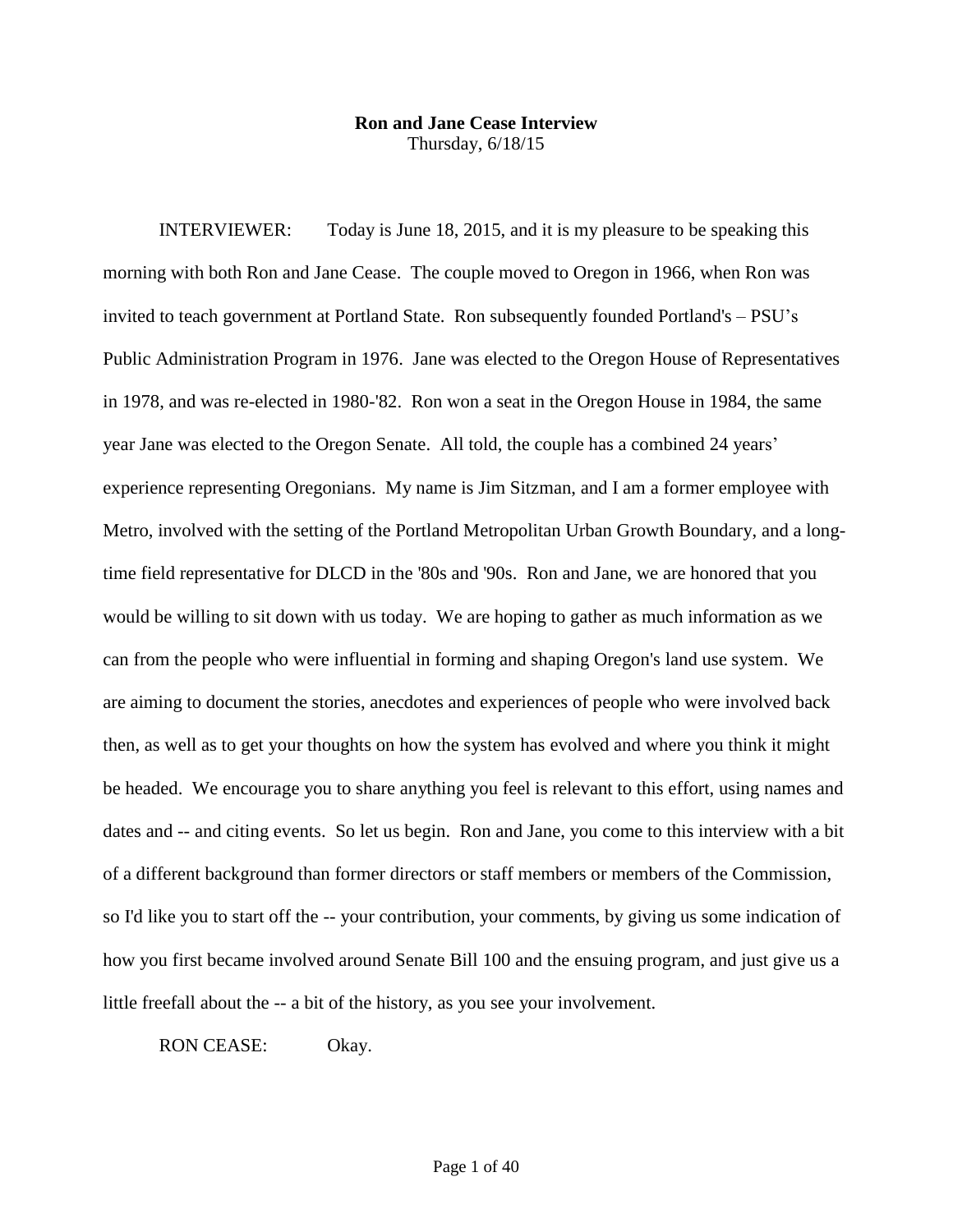JANE CEASE: Probably I should go first, because I think I got involved earlier than Ron. But after we moved here in 1966 from Alaska, and actually Ron's family came in '42 and worked in the shipyards.

INTERVIEWER: Yeah.

JANE CEASE: But I joined the League of Women Voters. I transferred my membership from Juneau, and one of the things that the League was doing was working with other League of Women voters in the whole area. So we had Clark County, we had Washington County, Clackamas County, East Multnomah County. And one of the things the League was following was all of the land use things that were going on, and there was this organization in Clackamas County that was putting bad land use things on the ballot, and they called themselves ZAMO, for Zoning and Maintenance Organization, whatever that means. And we were always opposing those, so that was my first contact with land use things. And then the League, this -- this committee that was the Interleague Metro Committee, was looking at all sorts of kinds of things, the Boundary Commissions, all of those things that relate to land use. And I can remember being in the Capitol, in 1973, when they were having hearings on the 1973 Senate Bill 100, being in an interesting meeting, for example, that Ted Hallock was chairing in the Senate, where McCall was testifying and the room was so crowded we had to sit on the floor. So I was -- I was sitting in the floor. The Governor comes in, you have to stand up when the Governor comes in. So we stood up and then we sat back down. And so he did his testimony to the Hallock Senate Committee, and -- and then said, "Well, so Senator Hallock, why don't you just pass the bill out of the floor?" And Hallock says, "Oh, you think so? You want to see why?" The court will call the role. Hallock moves the bill to the floor. It didn't get enough votes. One of the no votes at that point was Vic Atiyeh, later governor. And so then McCall leaves and we all have to stand up again, which was hard, because I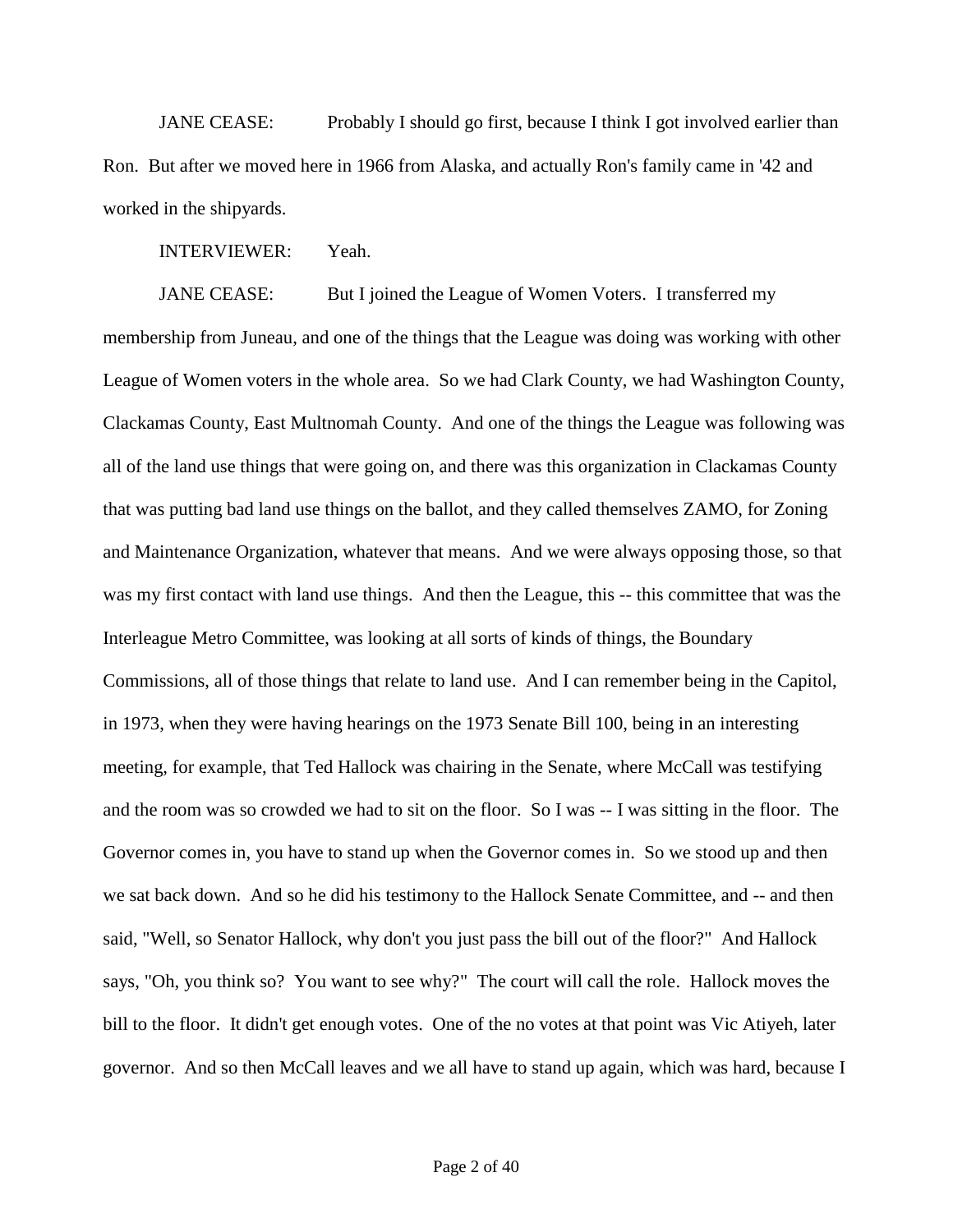had on platform soles and I was sitting on the floor. But anyhow we were working on -- on getting that bill passed because we thought it was really a significant, important bill. So that was my earliest relationship with it. But then when I was running for the legislature in '74 and '76, before I was elected, there were always questions, especially from the League, about land use. And I, running in this very urban district in Northeast Portland, was very supportive of it and talked about saving farmland and forestland, which really resonated with all of the urban environmental people who lived there. So then other things I did, in 1979, my first session of the legislature, one of the staff people -- well, before that, we did the CRAG Action and Direction Committee, which gave them review over land use plans. We got that bill passed in the legislature. Then in 1979, I had a bill which gave Metro the urban growth boundary control. We changed it from my bill to a committee bill, so it was stronger. So, all sorts of stuff going along. I finally wound up my career before I retired, working at ODOT as the growth management manager for ODOT working with DLCD, and the governor's office, to try to -- to try to get the transportation folks to do their planning in accordance with land use plans, which Kitzhaber wanted them to do. So that's -- I'm sorry that's so long but that's my summary there. (Chuckling)

INTERVIEWER: I just want pick up on one of the -- one of the things you mentioned then, and throw it to Ron for a second. You mentioned that one of the bills that you had a hand in having passed was this -- to switch the responsibility for the urban growth boundary in the metropol -- metro area from CRAG to Metro. And Ron --

JANE CEASE: Well, but Metro, at that time, CRAG didn't exist anymore. INTERVIEWER: (Unintelligible)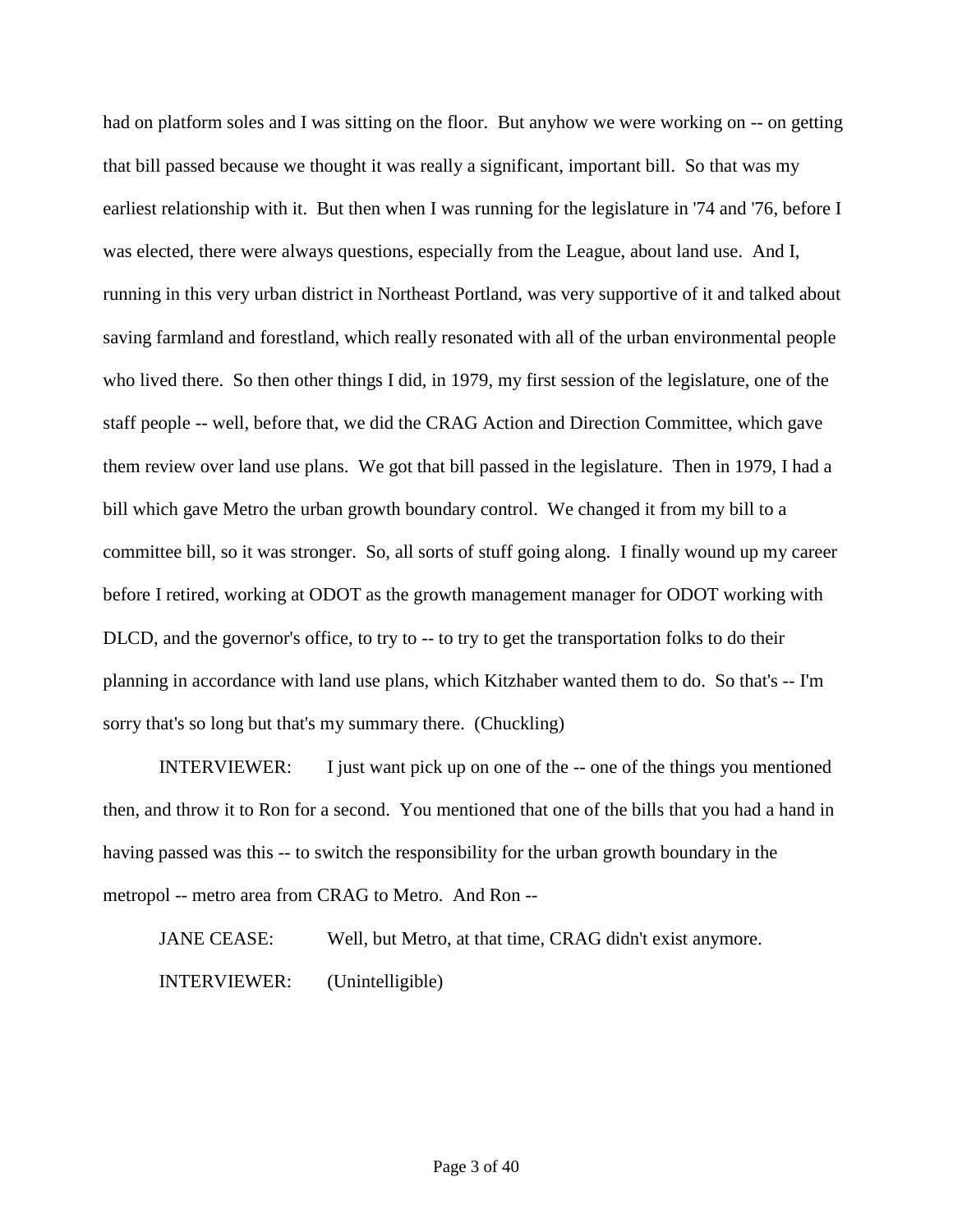JANE CEASE: Because on the 78th ballot, Ron was very active in -- in promoting getting this -- this change, and so there was a brand-new Metro. And my bill was giving it the regional control over Urban Growth Boundary, and not just to every city and county in the area --

INTERVIEWER: Right.

JANE CEASE: -- which would have been chaos.

INTERVIEWER: And the -- and it's -- the -- the switch I wanted to make here for a second is to Ron around the -- the change from CRAG to metro, and your involvement in that and -- and why that was important.

RON CEASE: Well, let me give you the sense. I think it would be fair to say I really got involved in the early '70s when the Metropolitan Boundary Commission was created. It's no longer in existence. But I served on it for nine years and I was the first chair. And when, you know, -- just to give you a little background, K. Rich -- A. McKay Rich, who, of course, is still around, in the mid-'70s, he was -- well, before that he had been director of The Metropolitan Study Commission, and he got -- brought me involved because of boundary commissions, I had worked in Alaska, head of the agency that dealt with the creation of boroughs. So he asked me to do a little report, and then that led to the Boundary Commission. But in the mid-'70s, Rich was a -- an assistant to Don Faulk (phonetic), who was then chair of the Multnomah County Commission. And a -- a paper came across his desk that indicated that a national group was seeking proposals for what they called a two-tier study, metropolitan two-tier, meaning they were concerned not only with the local governments, which would be in most cases cities and counties, but with the metropolitan piece, the area-wide stuff. And the national group, it was actually HUD money, but I think it was called the National Academy for Public Administration, was involved. They were looking for two grants. They had done two earlier, in Buffalo, New York and Tampa, Florida, and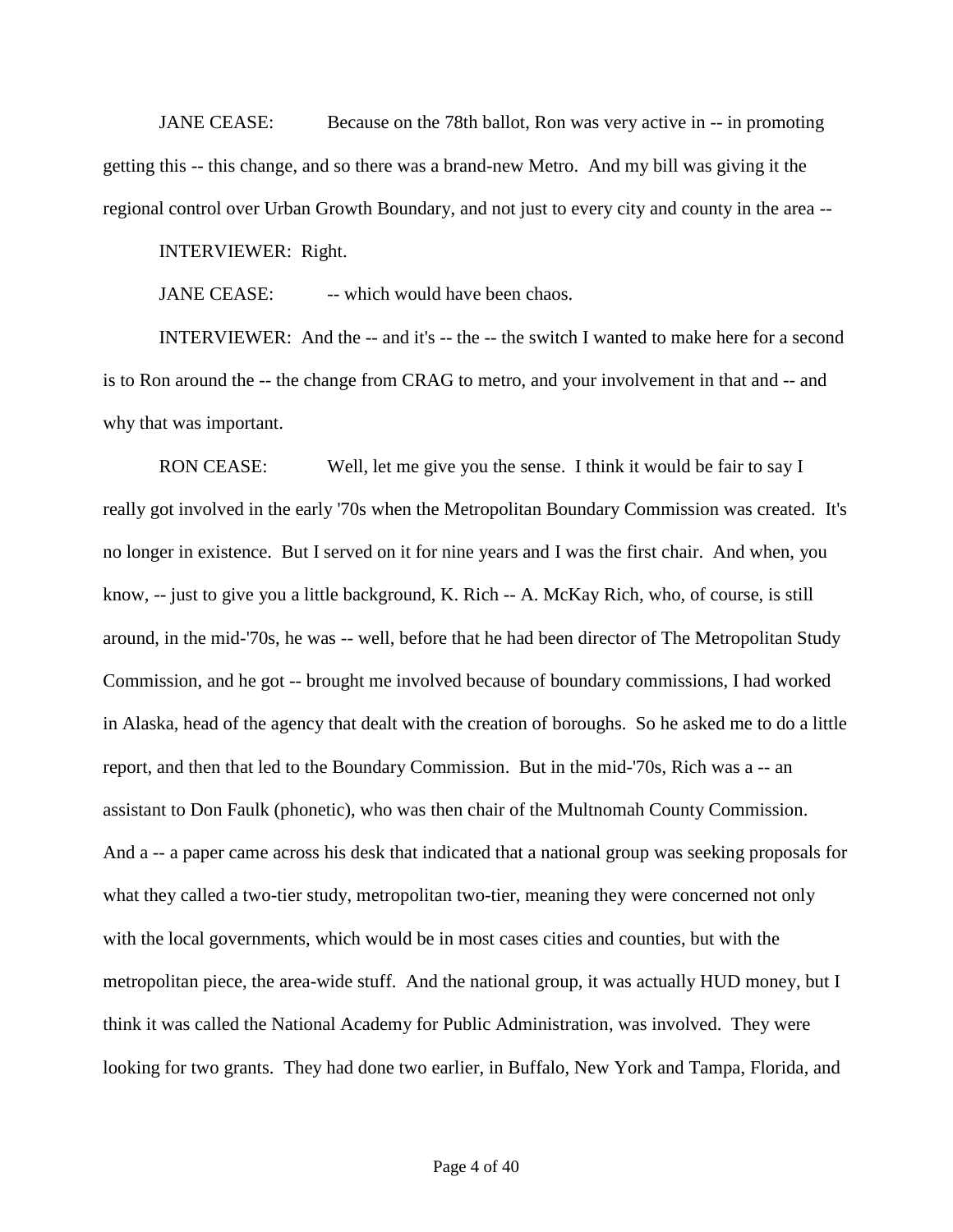now it was clear that they were going to do Denver. They thought maybe the next likely one was Seattle, but we decided to apply. It was McKay Rich, me and Don Carlson, who at that time was the director of the Boundary Commission. And Jerry Tippens got involved, Jerry has died, but he at that time was on the editorial board, I believe still, of the Journal. And the grant was 100,000. You had to raise local \$50,000. But we had a lot going for us, and we decided that the vehicle that we would use to make the proposal for the grant was the Boundary Commission because it was a regional state body at that time, that later became much more local, because Vic Atiyeh didn't like the fact that we were using tax money for it. But, uh, the -- and at the same time, one of the things that was going through this area, we were quite a bit ahead of a lot of other areas in terms of the development of neighborhood groups, neighborhood associations, and one of the members of the review committee, of the national group, had written on neighborhood associations and he was quite taken with this area. In any case, we ended up with this \$100,000 grant. We didn't have a body that was going to do anything because there were just four of us that put this thing together. Carlson actually had written a report with the Boundary Commission as the parent and lo and behold we got the money. Then we had to develop a body. We sent out some requests to Women League of Voters, to Chamber of Commerces and so forth, and asking them to indicate a couple things. Give us some names you think would be useful to be on this body and tell us what you think would be an appropriate size. Well, it ended up I think the highest anyone su -- anyone suggested was about 35 people. We ended up with a commission of 65 people.

| INTERVIEWER: | (Chuckling)                                                |
|--------------|------------------------------------------------------------|
| JANE CEASE:  | Well, you had to put everybody on it that might oppose it. |
| RON CEASE:   | No.                                                        |
| JANE CEASE:  | You had (unintelligible)                                   |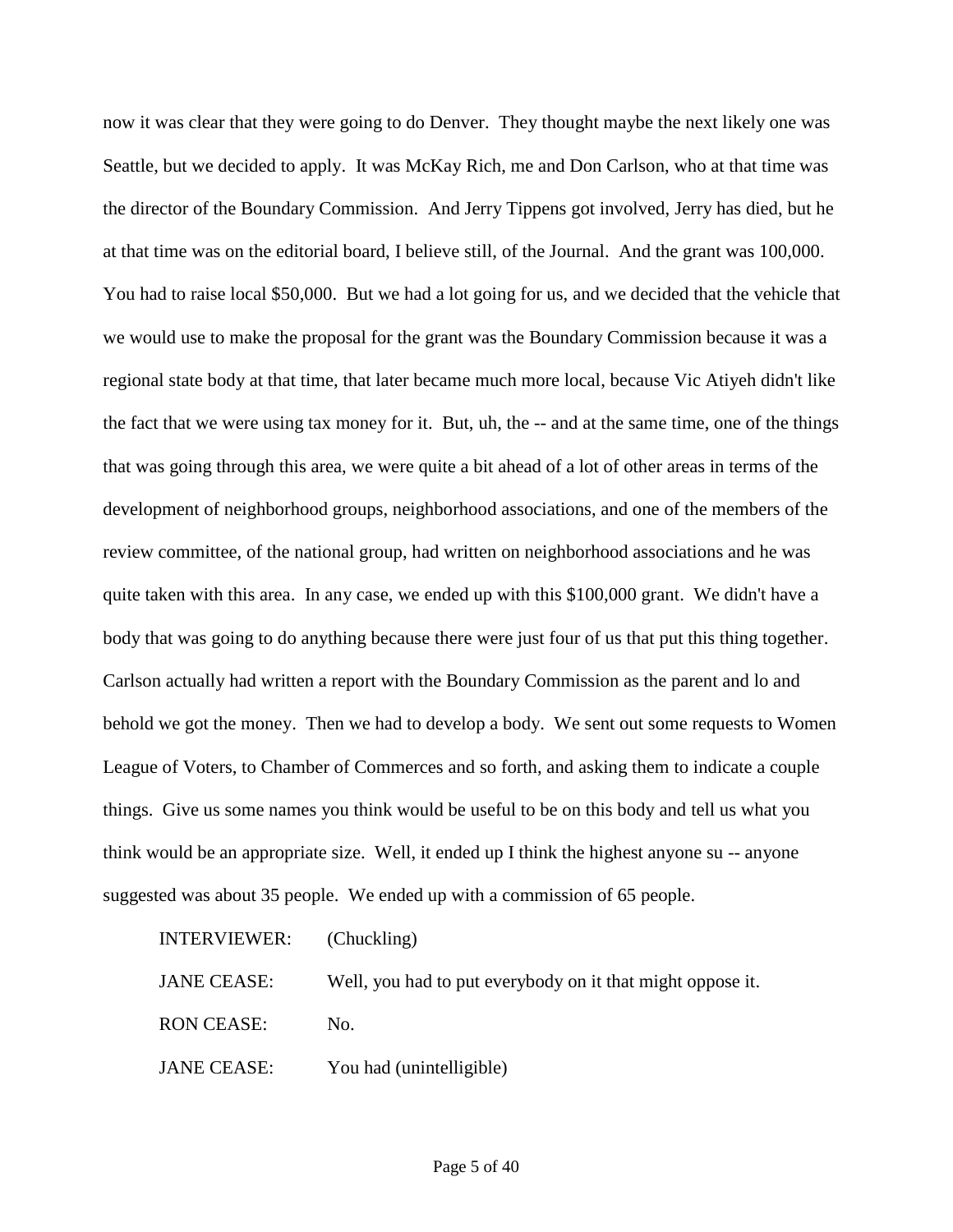RON CEASE: No.

JANE CEASE: No? (Chuckling)

RON CEASE: As we looked at people, we had quite a bit that were -- well, we had total authority of who we were going to put on it, they were appointed officially by the Boundary Commission, but we wanted to make sure -- we didn't really know what we were going to do specifically, but we wanted to be sure that we didn't put anybody on it that was opposed to doing something, whatever that may be. They might -- they might oppose it, but we wanted people that were interested in looking at the issue and doing something. And what we ended up with was a very representative body. We had several big business people. We had several legislators, both democrats, republicans from both chambers. We had a couple of media people, including Jerry Tippens (phonetic). And then we decided we needed a chair that was one of the business people, and we went to Carl Halverson (phonetic), who was a well-known developer here in the Portland area, had high regard in the business community, and we asked him if he would chair it. And I don't know where he was coming from, because I was totally surprised, he said, "No, but Ron, if you will chair it I will be the vice-chair." And that's what we did. I was dying to do it.

JANE CEASE: (Chuckling)

INTERVIEWER: (Chuckling)

RON CEASE: But, I -- I -- I recognized the merit of having one of those very successful and influential business people. And so we had -- and then McKay Rich became the director. Now I think it's fair to say that of the four studies that were funded this way, we were the only one that was successful, that something came out of it that ended up in an actual operation. And there was no question, as the bill we put together went through the legislature, there were a lot of people that said, "This is a turkey bill. What the hell is this?" But on the other hand the nature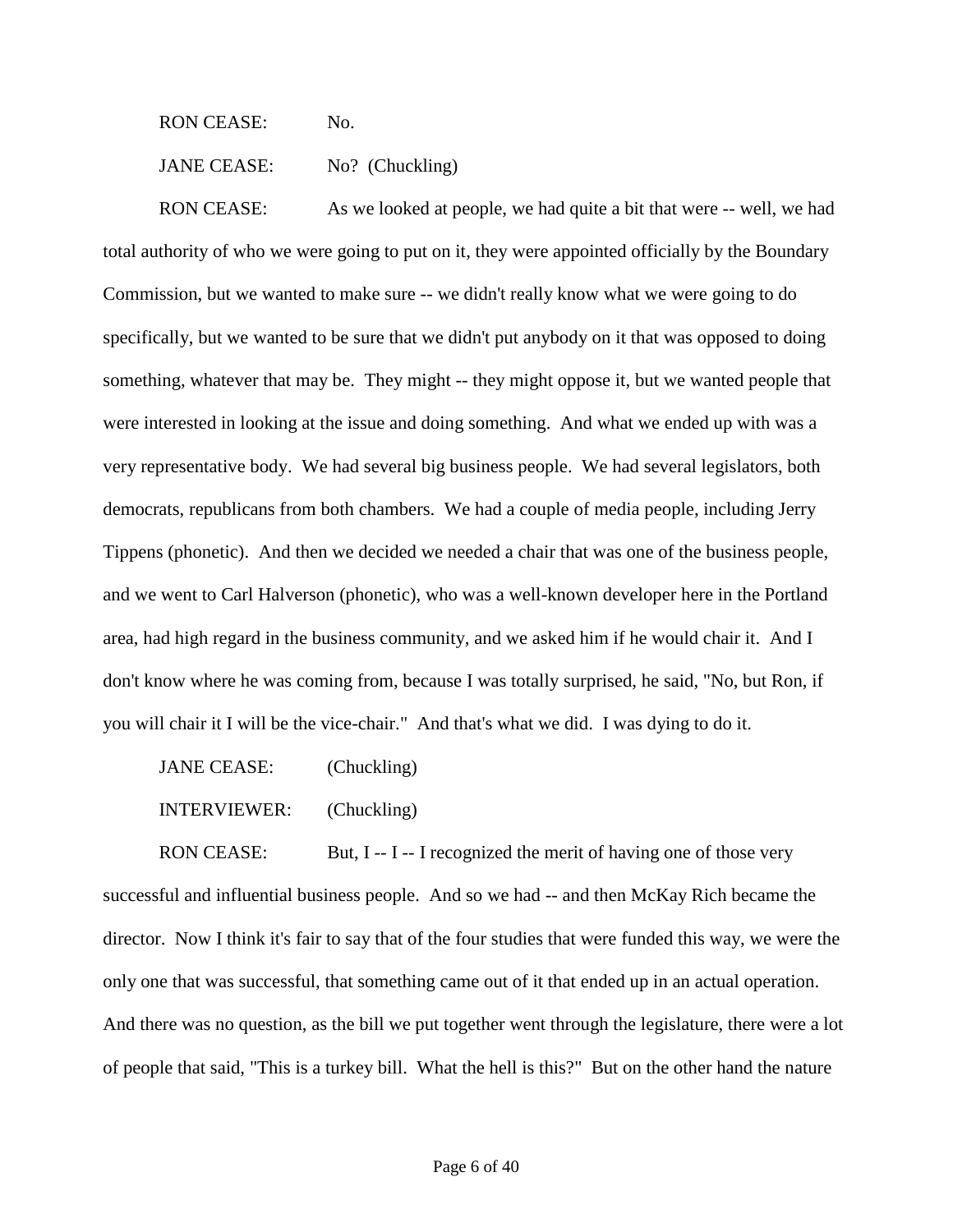of the body was so strong and -- and nobody attacked the body, that is the commission, but I was going to say about Rich -- Rich, was like me, he had Ph.D., but he was perfectly happy and -- and good at the in-house director staff business. Because we had money, we ended up with about \$145,000 total, we had -- we could pay staff, and that made a huge difference, but Carl and I were the outside, as we were the outside face, and we had very successful relationships with -- with the staff and that was a huge, huge difference because McKay had to play a very substantial role in moving those 65 people forward. And initially we put them in committees, five or six neighborhood associations, whatever, I don't remember all of them, but --

JANE CEASE: Labor people.

RON CEASE: Right. Halverson was a big piece because he was the one that really was effective at bringing in these other business people. And it would be fair to say that after we got through, what we really -- there were two things we wanted to do. We wanted to finally to combine the service district with CRAG, which at that point had the regional land use thing as a result of Senate Bill 100. We wanted to combine those two, and we wanted an elected executive and an elected board. The city opposed it and Neil was then governor -- not governor, but mayor, and there was an attempt as we were moving forward, I remember, uh, McKay Rich and I dealt with then director of CRAG, he's still around, he's a planner, I think maybe he's over in the Bend area, I don't remember his name, who sat down with us. Really I think he was coming at the behest of the mayor.

| INTERVIEWER:       | Larry (unintelligible) |
|--------------------|------------------------|
| RON CEASE:         | What?                  |
| <b>JANE CEASE:</b> | Yes.                   |
| RON CEASE:         | Yes.                   |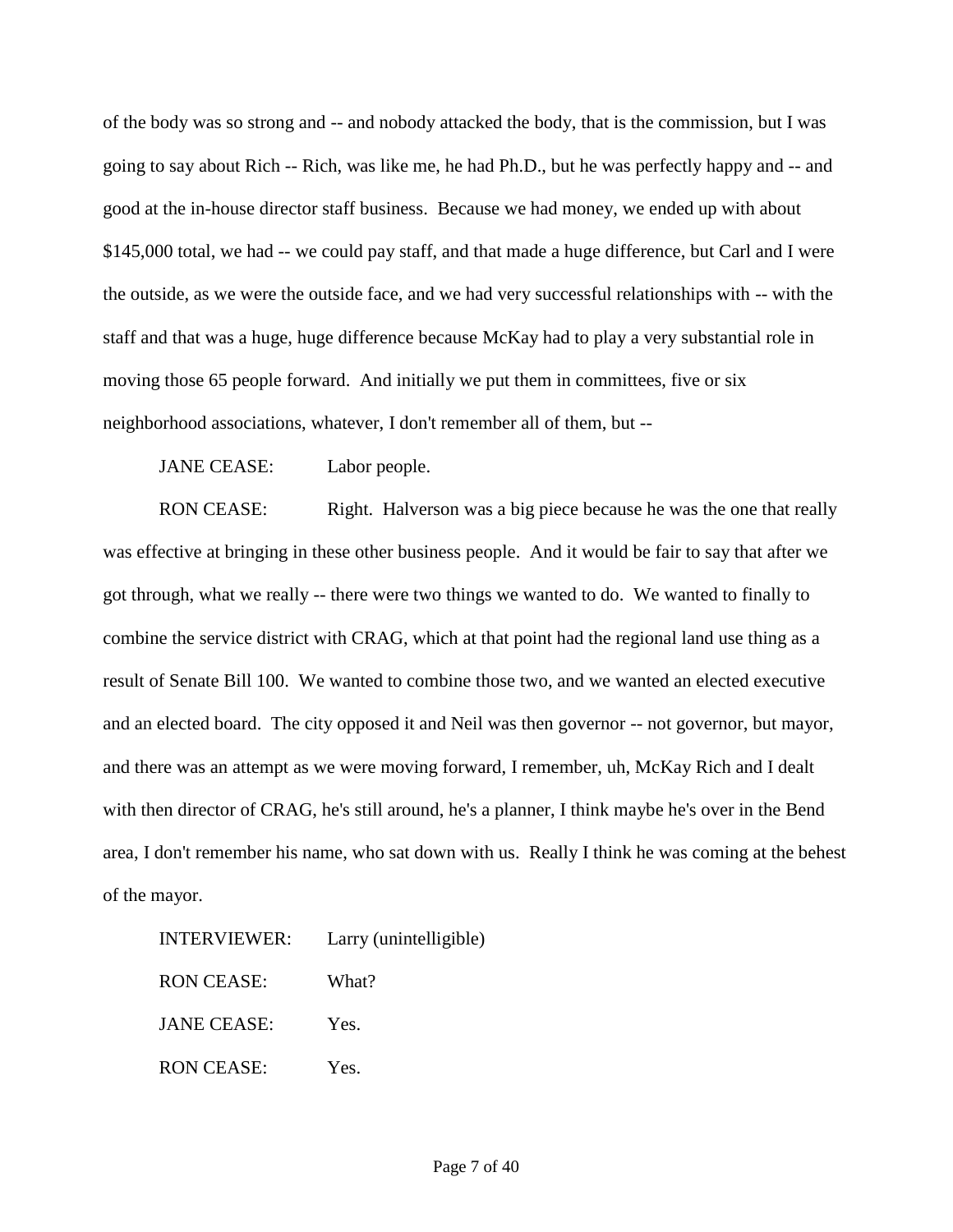JANE CEASE: Larry.

RON CEASE: And he wanted us to see if we wouldn't agree to continue the exofficio (phonetic) representative arrangement that both the service district and that CRAG had for local government officials, whether they were county or city, would be appointed to serve as a second -- second role on these bodies. We said, "No, we want people directly elected." And we got that, but as it went through the process, I think it passed the House all right.

| <b>JANE CEASE:</b> | And Glen Otto --                                 |
|--------------------|--------------------------------------------------|
| <b>RON CEASE:</b>  | Glen Otto was --                                 |
| <b>JANE CEASE:</b> | -- was really instrumental in that.              |
| <b>RON CEASE:</b>  | Yes. He was the chair --                         |
| <b>JANE CEASE:</b> | Chair committee that it came through --          |
| <b>RON CEASE:</b>  | -- the chair of the intergovernmental committee. |
| <b>JANE CEASE:</b> | -- that I served on.                             |
|                    |                                                  |

RON CEASE: Yeah. Intergovernmental agency -- committee in the House. Very influential. And then it went to the Senate, and Neil was instrumental in getting the Senate to add a, uh -- a vote to the system to the proposal. We were simply asking that the legislature pass a bill creating this body. And I thought at the time, to be honest about it, I thought, well, hell, maybe that's the end of the proposal. But it turned out not to be the end. It turned out to be the beginning because we had no organized opposition for the proposal. One of the things that helped us is that the title of the -- of the measure that went to the ballot had in it the elimination of CRAG, and that was effected because people -- it was an odd thing but the proposal was for the urbanized portion and the urbanizing portion of the three counties, but the people who were in the more urban part of the three counties also were able to vote on the proposal. And I think as I recall they -- they were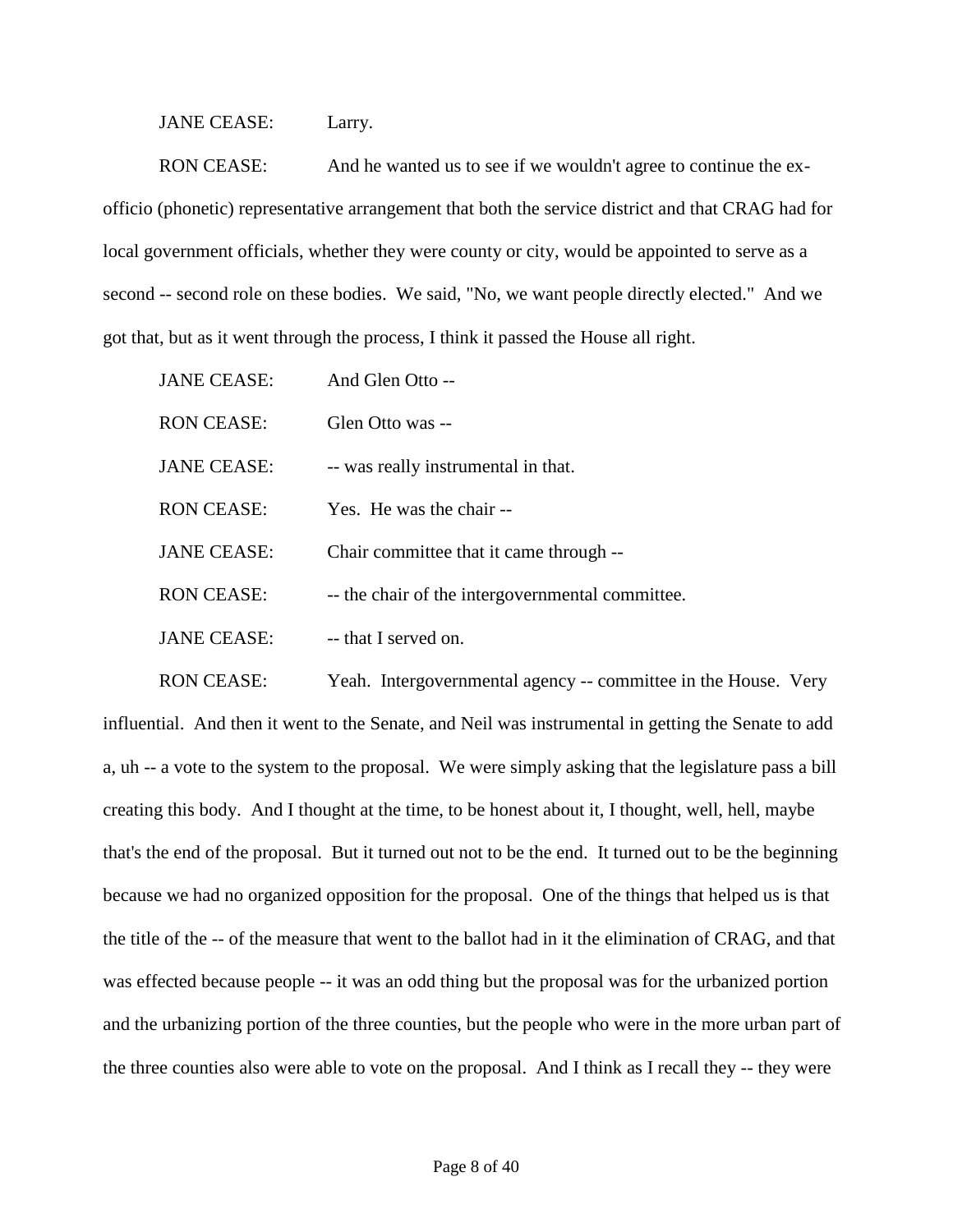very -- more heavy on the no side. But the proposal was passed handily in this county and in a fairly good margin in Washington County. It failed narrowly in Clackamas but because only a single vote was required, we ended up with this new organization. We simply had combined two existing ones with elected pieces to it and we were on our way. And, of course, one of the major functions of that body, before we even consolidated the two, was the planning, the planning role. And so that's a little background of what we've got but let me just tell you a little story. While we were in the process of putting all that together, actually that process went on for about a year and a half, Halverson and I and Rich went over to Denver for a meeting that a national group wanted us to meet with the Denver people and to talk about where we were at that proce -- at that time in the process and so forth. While we were there, the Colora -- we were out at the airport at a hotel, the Colorado Municipal League was having a -- a yearly convention and it turned out the featured speaker was Tom McCall. So, we decided to go to the lunch, and we were in a very long room with about 200 people in it, we were kind of back aways, and here is Tom McCall, this big fellow, booming voice. He is no longer governor. He is, however, traveling the country obviously making some money, talking about the environment, what's happened in Oregon, and it was -- it would be fair to say that Tom was claiming everything that the state had done on terms of the environment --

JANE CEASE: (Chuckling)

RON CEASE: -- including, as I recall, I think taking credit for the bottle bill, which he did support, but he wasn't originally there.

JANE CEASE: He opposed it.

RON CEASE: But he also took on, I think, some of the business groups on -- on Senate Bill 100, and I got up during the question and answer -- question and answer period, I said, "Governor, it seems to me, I recall, although I'm not -- I'm not here to make the case for the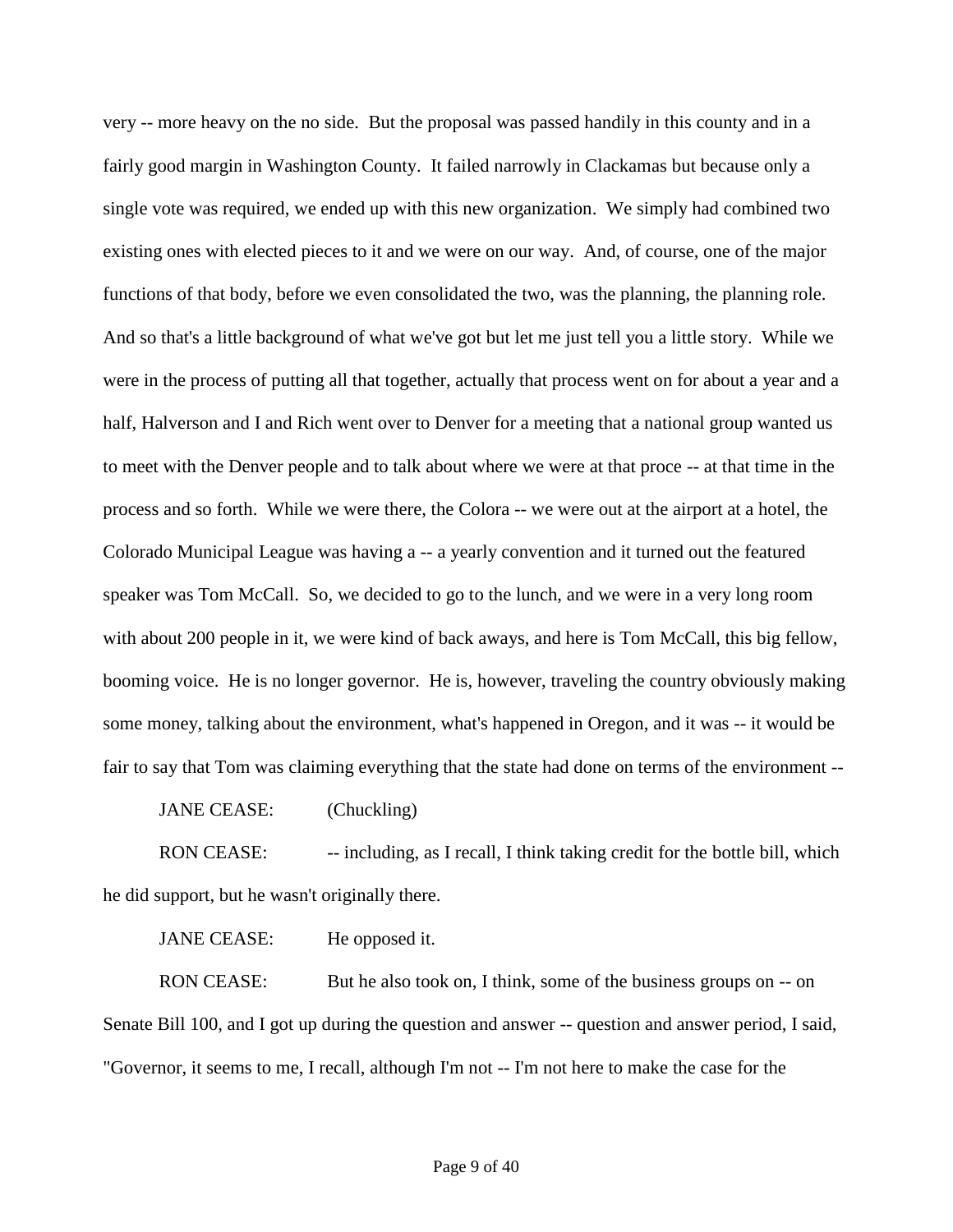Portland Chamber of Commerce, but it seems to me they endorsed that bill." And then he said - he backtracked a bit, and he says, he said, "Oh, yes," and then he does some things. And then he -he makes it sound better -- better and more supportive and then he says he -- because he knew who we were -- he says, "Boys, is that all right? Is that..." -- and I said, "Governor, that's fine."

INTERVIEWER: (Chuckling)

JANE CEASE: (Chuckling)

RON CEASE: And we moved on. But it was -- I've always remembered it because it was a -- a fascinating kind of claim for in part for Senate Bill 100, but also who had been for it and who had been against it, and, uh -- but what we did in the creation of metro, particularly with the vote, that solidified -- that not only gave us a new operation, it gave it more credibility because we had the vote. And I was wrong, clearly, to have been disturbed, but if we had ended up with a formal opposition to it on the ballot, it would be fair to say, as I recall -- I don't remember all the issues on the ballet, but there were a lot of them and I think that partly hid the concern that some people may have had for this proposal.

JANE CEASE: Well, it was an interesting night at our house, because I was on the ballot also, and we were worried about that. I was pretty sure I was going to finally win, so we got to celebrate both off of them. (Chuckling)

RON CEASE: Right. Yeah. Right.

JANE CEASE: It was really happy.

RON CEASE: So, it's -- but it was an interesting development. I remember when we were about six months into it, and we were going to have reports from our committees, and kind of look at where we were, we -- one weekend we had a meeting down at Depoe Bay, and I remember I was in front, I was the chair, and there was a big stool that I sat on in the front so that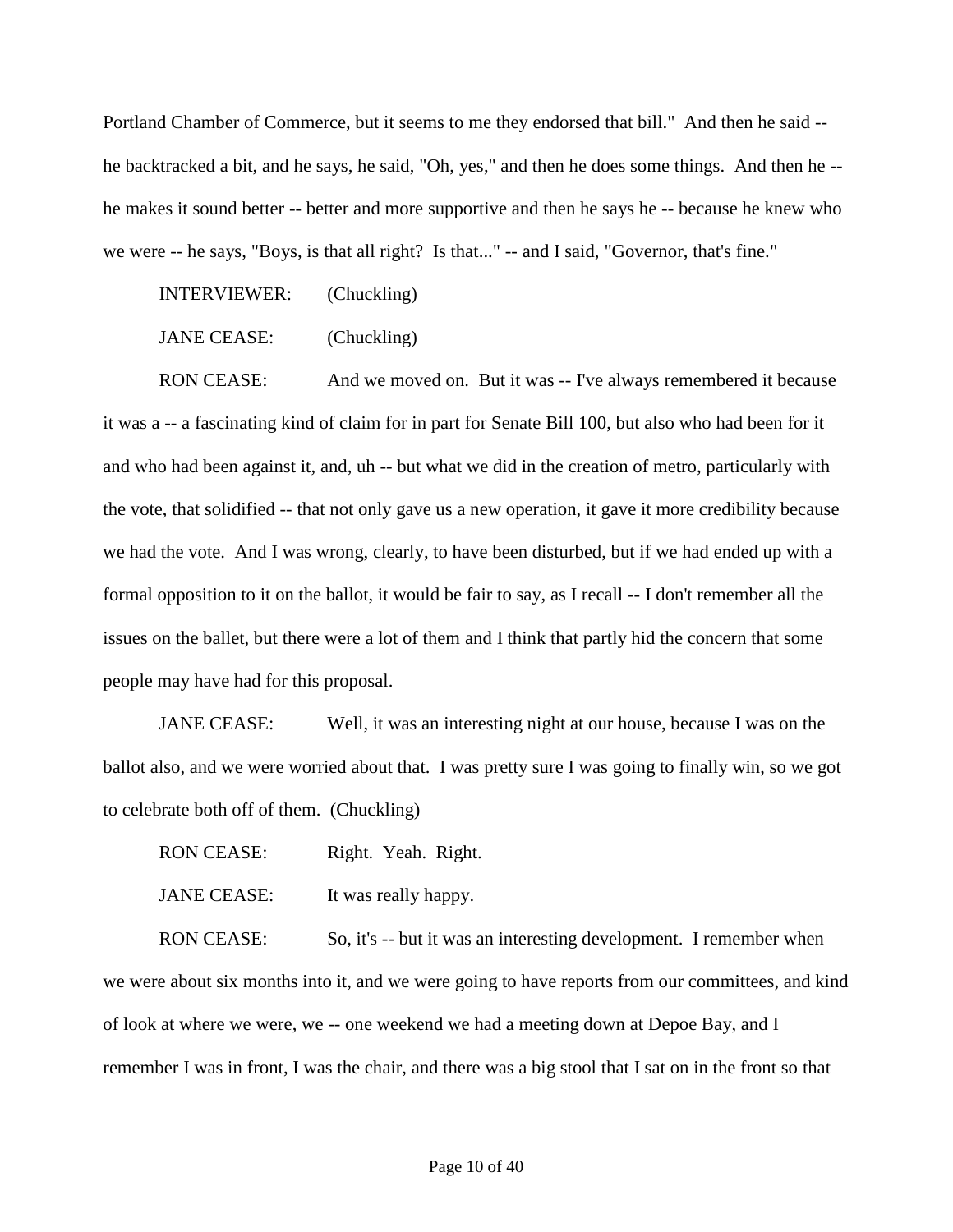everybody could hear me, and -- and we had -- we had spouses there too, we had some good time, but we were really doing business, and I remember the criticism that I kind of got in terms of the - what we were doing and what -- the way I'd han -- I handled it. Some were saying they knew exactly what I wanted. Others were saying I didn't have a clue. And I thought, well, maybe we're all right moving forward.

JANE CEASE: (Chuckling)

RON CEASE: One of the issues we did have, just for the record, there were -- there was a group of the members who really weren't interested just clearly in metro. They wanted us to include the counties in this that is consolidated counties.

INTERVIEWER: Counties.

JANE CEASE: Oh, yeah.

RON CEASE: And there was some interest in bringing in the Port. We knew if we brought in the Port we'd kill it, and Halverson made that clear too, he said, this really is not a good idea with the Port. So, we ended up just with the two, combining the two. But those that particularly wanted to bring in the county said, "We're not going to support this without the counties," and when we finally convinced them that we would come back to that issue after we did get away with it -- got away with it.

INTERVIEWER: So, the -- the top line on this is that the result of all of what you've been describing is that Portland now had -- at that point, had a regional directly-elected government.

JANE CEASE: Right.

INTERVIEWER: Yes. There was a tier of government between city -- I mean, along with cities, counties, a metro, --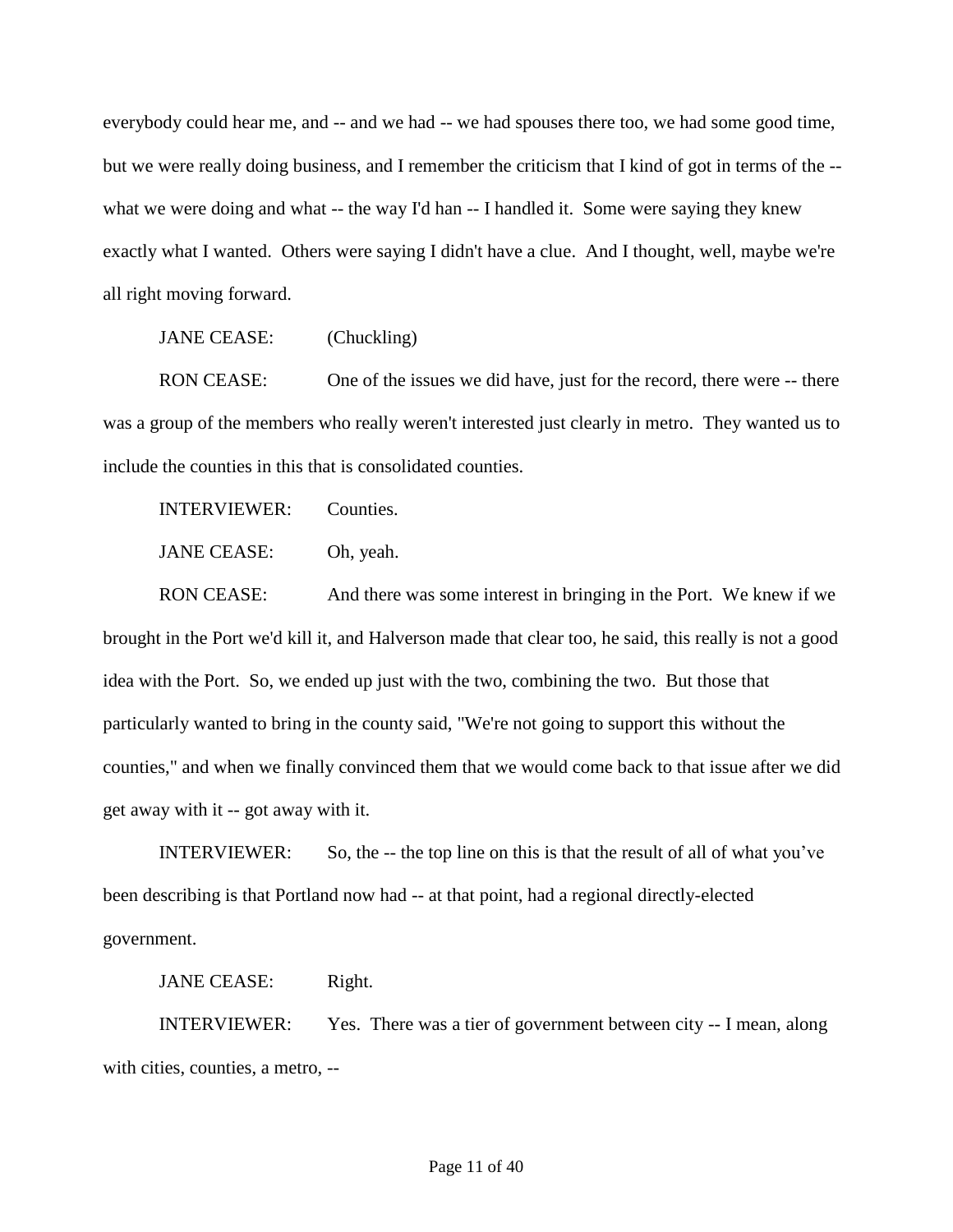RON CEASE: Yes. INTERVIEWER: -- regional, and the state? INTERVIEWER: Right. JANE CEASE: Directly elected. RON CEASE: And it would be fair to say --INTERVIEWER: Directly elected. RON CEASE: --- that the influence of not only that but on Boundary Commission, Glen Otto from the Gresham area was very significant because --

JANE CEASE: Troutdale.

RON CEASE: He lived in Troutdale, but I think his support of metro and the

Boundary Commission, Tri-Met (phonetic) in great measure was because it was another way of getting at real issues without the domination of the City of Portland.

JANE CEASE: Um hmm.

RON CEASE: That was a big concern for him. He didn't really put it that way particularly, but that's what they were fearful of.

JANE CEASE: You would not have caught him saying that --

RON CEASE: No.

JANE CEASE: -- but I'm pretty sure that was part of it.

RON CEASE: But it's -- the influence of the business people on that commission

was very influential. We had them working and my -- that was even before I was in the legislature, uh, I understood that what you needed to do with this group, or anything like it, you got to keep them at the table as you move along so that they end up with an investment. That was true later

when I became a legislature, and a chairman of committee as well, don't let them get away.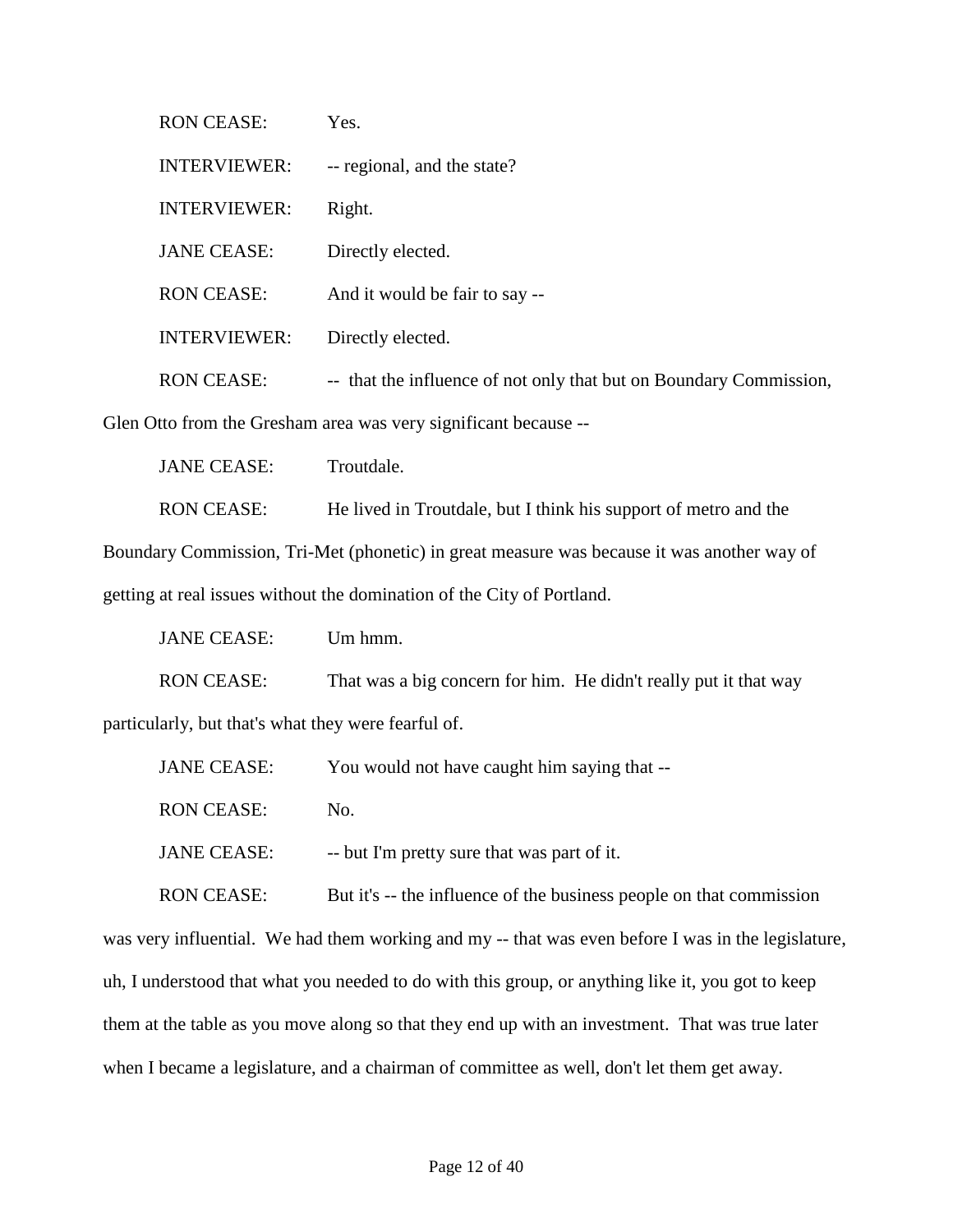JANE CEASE: They have to own it.

RON CEASE: They have to own it. And even though we -- we narrowed it, so we only had two bodies, but there wasn't any objection or problem in the commission in reference to the elected piece.

JANE CEASE: Yes. Because what it was doing was taking away from the original Metropolitan Service District arrangement, where it was the local officials elected in their own cities and counties who were running that.

| <b>RON CEASE:</b>          | Right.                                                                 |
|----------------------------|------------------------------------------------------------------------|
| <b>JANE CEASE:</b>         | So, that was maybe touchy at some point.                               |
| <b>RON CEASE:</b>          | But we were, as I said, the only successful one of the four areas that |
| the national group funded. |                                                                        |

INTERVIEWER: Well, it's, as a matter of fact, the -- it's the only reg -- directly elected regional government in this country, is it not?

RON CEASE: I think that's true but I don't know enough about it actually --

INTERVIEWER: Even today.

RON CEASE: -- but it's been successful, uh, and it's -- in many ways it's fairly invisible, except on specific functions. And one could argue that, but on the other hand, that's what kept -- what has kept it relativity non-controversial to a large extent, uh, but people, as they respond to it, they respond to it in terms of specific things. For example, support of the zoo is very substantial, and I would think the jewel of the organization is the green spaces program --

INTERVIEWER: -- which was added later and the public has, I think, a couple votes, maybe there were three votes, the first one was defeated, where the public has ended up giving them about at least half a billion dollars for that green -- and one of the things I found out, when I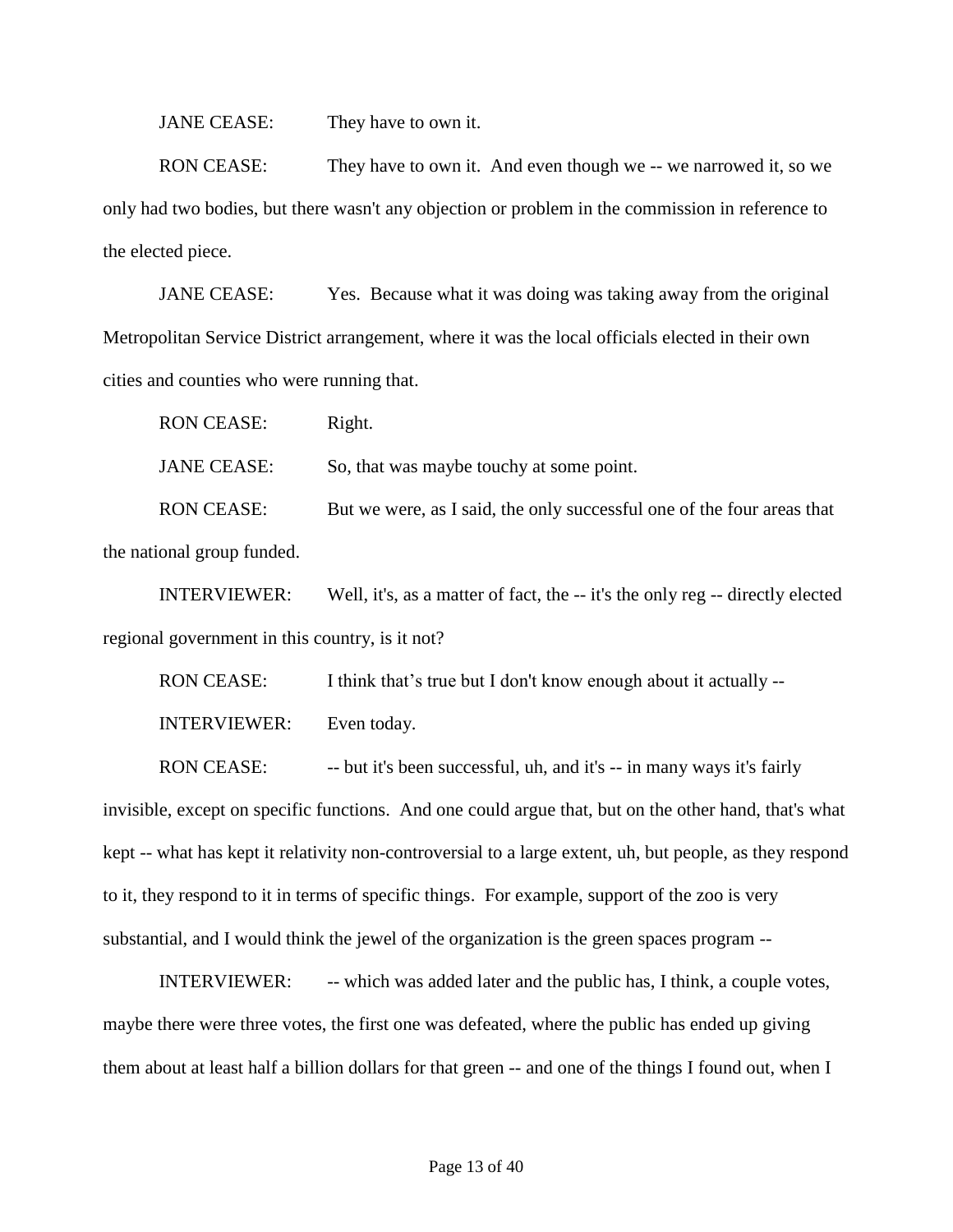did a little paper on it a few years ago, they tend to, in an operational basis, they don't like to condemn property. They would have authority to do that. But they negotiated out with the owners. It probably costs more, but in the long haul it costs less because they don't have a lot of political fuss about it.

JANE CEASE: Well, one -- RON CEASE: What they're doing is avoiding the political fuss if you condemn property.

JANE CEASE: One of the very much less visible connections that people have to Metro is their garbage collection. And one of the things I worked on was helping the region, advising the region and chairing the committee, that came up with the regional solid waste management plan, which Metro -- which CRAG was working on and which Metro now regulates. And that's rather significant but I don't think anybody ever thinks about it.

RON CEASE: Let me just tell you one other comment, giving you personal stories, about the influence of Halverson. By that time I was in the -- I was in the House and Jane was in the Senate, so this would have been the early to mid-'80s, when the issue of the convention center came up, and the -- there was a rumor -- it hadn't been decided yet, there was a rumor that a number of the business people wanted it given to the Port. Lloyd Anderson was then director of the Port, but he said privately, I knew him, he had taught a course for us here in Public Works, he said, I don't think that makes any sense, but he wasn't going to fuss with the people that were on the commission or people in the business community. What was the name of that fellow with the gas company?

JANE CEASE: Bob -- Bob. We met at the Natural -- Northwest Natural Gas office. Bob Ridgeley was there because he was active in that and he was active in the other thing.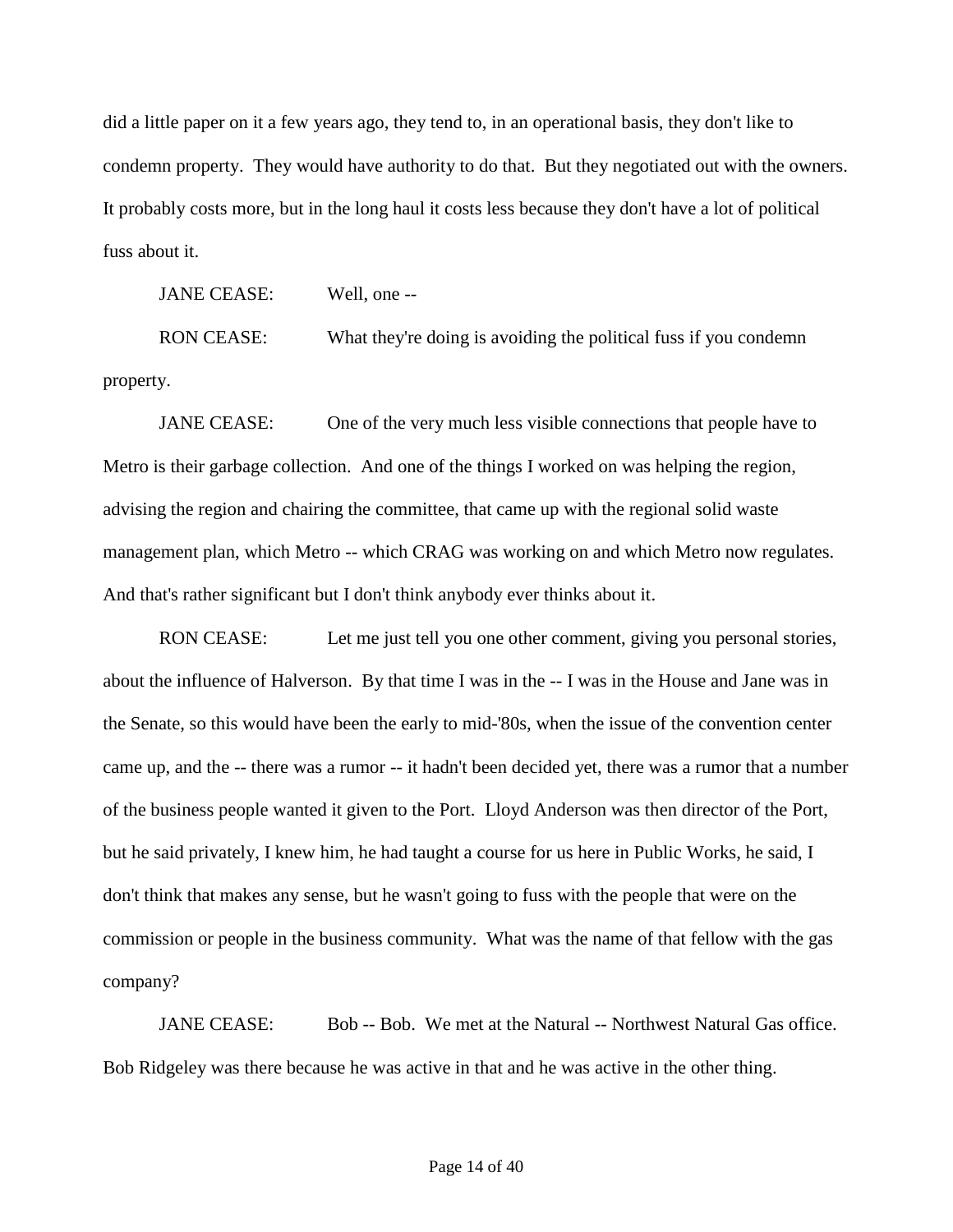RON CEASE: Right.

JANE CEASE: And it was an interesting meeting. They -- Ron and I were very insistent about how we felt --

|                                                                                                     | <b>RON CEASE:</b>  | Well, he was -- well, first of all, he said --                         |
|-----------------------------------------------------------------------------------------------------|--------------------|------------------------------------------------------------------------|
|                                                                                                     | <b>JANE CEASE:</b> | And he was pretty insistent about how he felt.                         |
|                                                                                                     | <b>RON CEASE:</b>  | Let's just say he was meeting with a few Metropolitan legislators, two |
| or three meetings he had, and a few other people, to give them this -- the view that this should be |                    |                                                                        |
| part of the Port. He would -- that's obviously where he was. And when he got through talking and    |                    |                                                                        |
| I think the other legislator was there --                                                           |                    |                                                                        |

| <b>JANE CEASE:</b>        | Rod Monroe.                                                          |
|---------------------------|----------------------------------------------------------------------|
| <b>RON CEASE:</b>         | Well, Cindy Banzer (phonetic) too.                                   |
| <b>JANE CEASE:</b>        | Rod Monroe was there, yeah.                                          |
| <b>RON CEASE:</b>         | Was it?                                                              |
| <b>JANE CEASE:</b>        | Yeah.                                                                |
| <b>RON CEASE:</b>         | And when he got through I said this is what we created Metro for, to |
| do these kinds of things. |                                                                      |

| <b>JANE CEASE:</b> | Yes.                                                                                            |
|--------------------|-------------------------------------------------------------------------------------------------|
| <b>RON CEASE:</b>  | And he wasn't happy with me.                                                                    |
| <b>JANE CEASE:</b> | Well, and I said if you are insistent on that, then I will have to                              |
|                    | introduce a bill that we have the Port directly elected. Well, of course, that sent him through |
|                    |                                                                                                 |

(chuckling) -- sent him through the -- the roof because he knew that wasn't going to fly, so --

RON CEASE: But anyway, yeah.

JANE CEASE: So we didn't do that.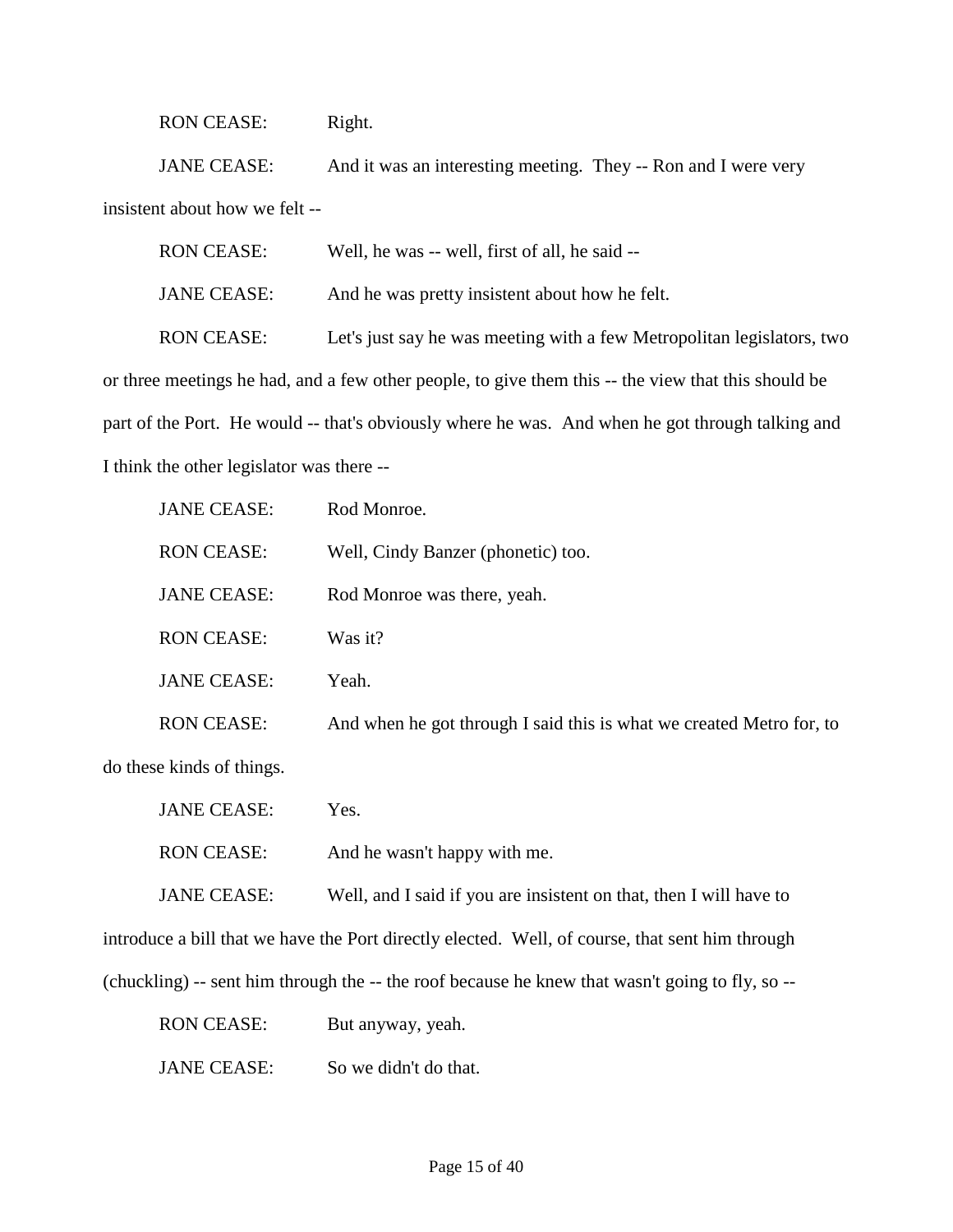RON CEASE: And anyway, so I immediately, when I left there, I was kind of agitated obviously about it.

|           | <b>JANE CEASE:</b> | (Chuckling)                                                         |
|-----------|--------------------|---------------------------------------------------------------------|
|           | <b>RON CEASE:</b>  | I called Halver --                                                  |
|           | <b>JANE CEASE:</b> | Well, he was so agitated that he followed us all the way to the     |
| elevator- |                    |                                                                     |
|           | <b>RON CEASE:</b>  | Yeah.                                                               |
|           | <b>JANE CEASE:</b> | -- arguing with us.                                                 |
|           | <b>RON CEASE:</b>  | Right. And he said to Jane, "You need to do something with Ron."    |
|           | <b>JANE CEASE:</b> | (Chuckling)                                                         |
|           | <b>RON CEASE:</b>  | And I think she said, "No, you do."                                 |
|           | <b>JANE CEASE:</b> | (Chuckling)                                                         |
|           | <b>RON CEASE:</b>  | And, anyway, when I left there I called Halverson, and we had lunch |

over in the old Jade Tree, and I explained to him what was going on. I said, "Carl, you know, when we create Metro wasn't this supposed to be the kind of body that would deal with these kinds of things? He said -- he thinks for a moment and he said, "Yes. You're right." The next thing I know it's going to be part of Metro.

INTERVIEWER: He did what -- say that again?

JANE CEASE: And the next thing I know when I leave there, and then find later, it's now going to be part of Metro, not part of the Port.

JANE CEASE: So --

RON CEASE: So Halverson was the key. I don't know what he did, what he said, but my guess would be he called a few of those people and said --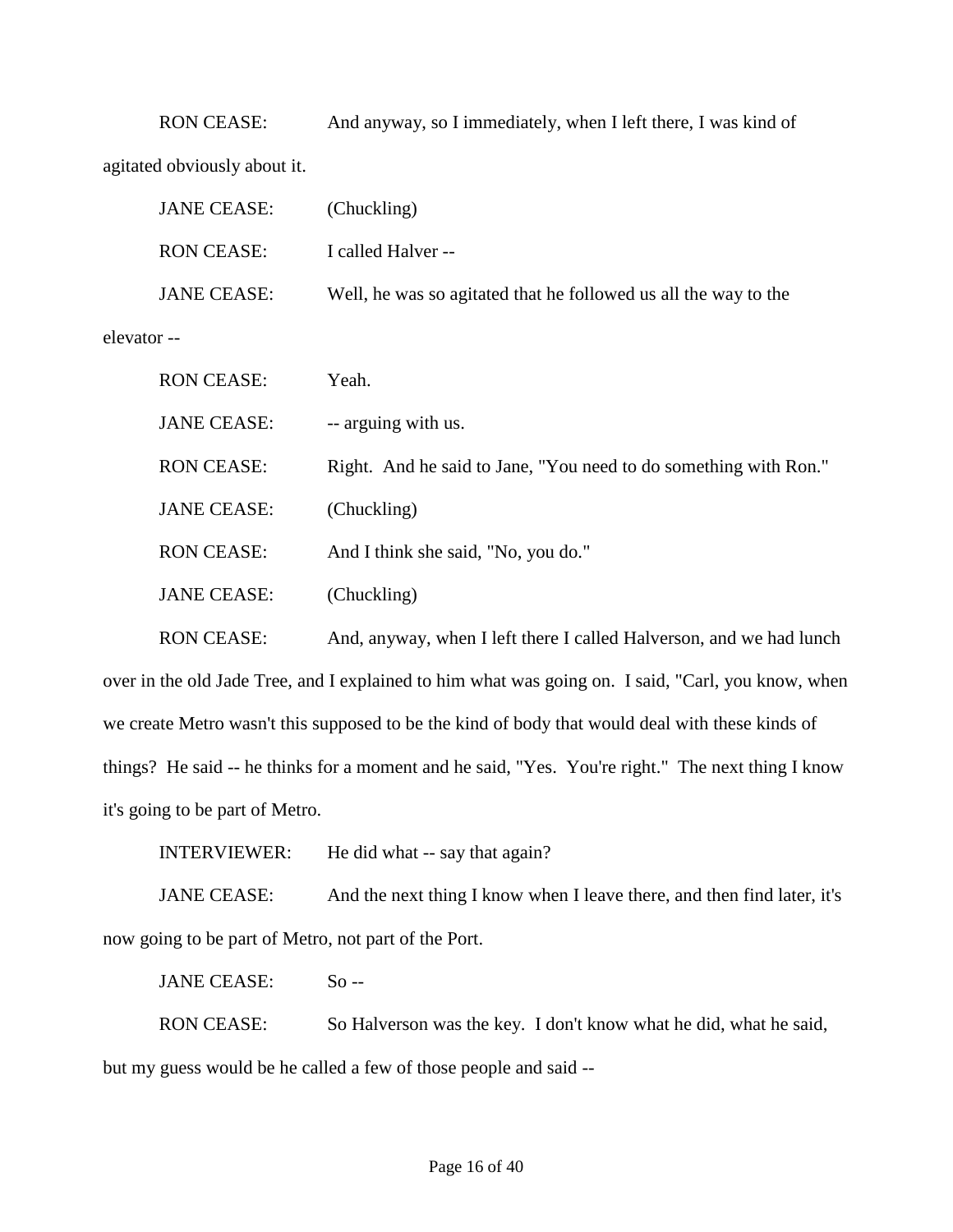JANE CEASE: He called Ridgeley (phonetic).

RON CEASE: -- back -- back off. And now, they tied it very closely, so there's a limited role that the elected body of Metro plays, but I think they do still have a -- some budgetory or budgetary authority. So, it -- so, anyway, the influence of some of these people was pretty strong. Then, I think, the fact that the commission had legislators who ended up on the interim committee before it went to the session for adoption as a bill, and all those legislators, Frank Roberts is one of them, uh -- who was the other one that -- well, anyway there were five or six of them, and so we had -- it was not a -- even though it was for this area, it wasn't the -- a measure that split urban or rural particularly, uh, but as I said earlier, and I think it's important to mention, a number of people thought they had an interest in it, they weren't from this area, what is this all about and the -- the turkey -- this is a turkey bill. And but they did not attack the commission as a body, they didn't attack the proposal, but it was a fascinating process.

INTERVIEWER: Yes. Two -- two questions coming up. One -- one going back to your description of the 65 member commission, and the -- the fact that emerging out of that or -- or feeding into that composition of 65 was focus a on neighborhood associations, the activity going on at that level, and regionalism.

RON CEASE: Right. INTERVIEWER: You know, that's a -- that's a big, a big spectrum. RON CEASE: Right. JANE CEASE: Yeah. It is. INTERVIEWER: And -- RON CEASE: Well, we -- and just to be fair to say we looked at all that. We had

time and we did that, but the only thing we really ended up doing after that year and a half, it wasn't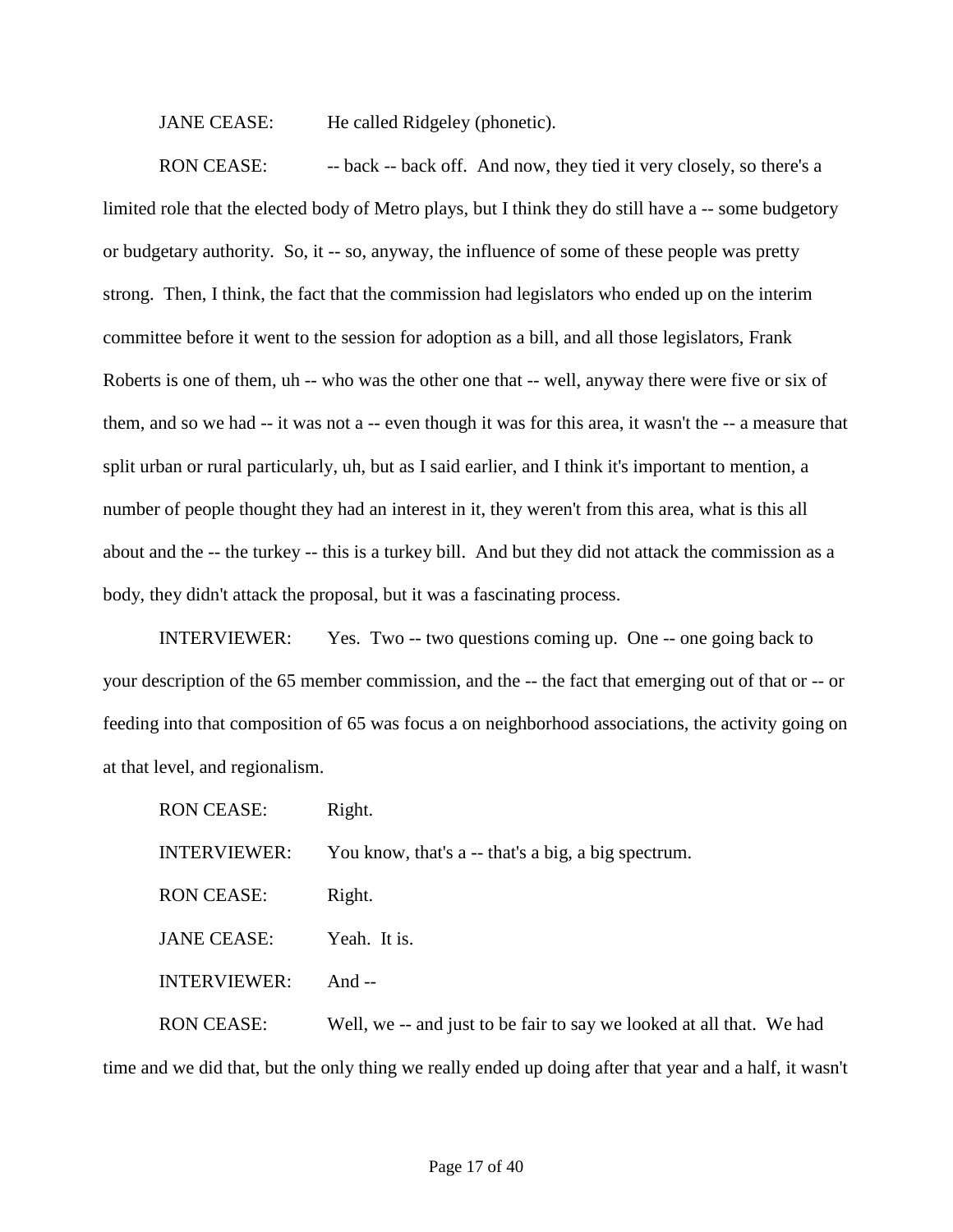insignificant, but there were so many more things we discussed in terms of the region, was the consolidation of these two existing regional bodies and the elected process.

| JANE CEASE:  | And they abolished CRAG ballot tied into that.                       |
|--------------|----------------------------------------------------------------------|
| RON CEASE:   | And the abolishment of title.                                        |
| INTERVIEWER: | But, yeah, I was -- so I just want to kind of highlight the spectrum |
|              |                                                                      |

RON CEASE: Right.

and --

INTERVIEWER: -- and have your brief comment on how significant, if at all, you think it was that you -- you made a point to bridge neighborhoods and regions?

RON CEASE: Well, I don't know that we really bridged them, but I think it would be fair to say that as we started, and we had committees, we had one committee and a woman that chaired it was from Clackamas County. Uh --

JANE CEASE: A League of Women Voters person.

RON CEASE: A League of Women Voters. Active League of Women voters --

JANE CEASE: What -- what you wanted was local activists, citizen activists, and they were obvious in some of the neighborhood associations.

RON CEASE: But really it also would be fair to say that once we got the big regional part agreed and so forth, I think we ran out of time and steam for the other pieces.

INTERVIEWER: Yeah.

RON CEASE: And it's unfortunate, but we really understood that attempting to add a consolidation of the three counties in this, would have been too much. But if you look at the larger proposal, then it would also be fair to say it was a right time but we had the right pieces that went together to accomplish it. And I don't think you could do it now. But it's also fair to say that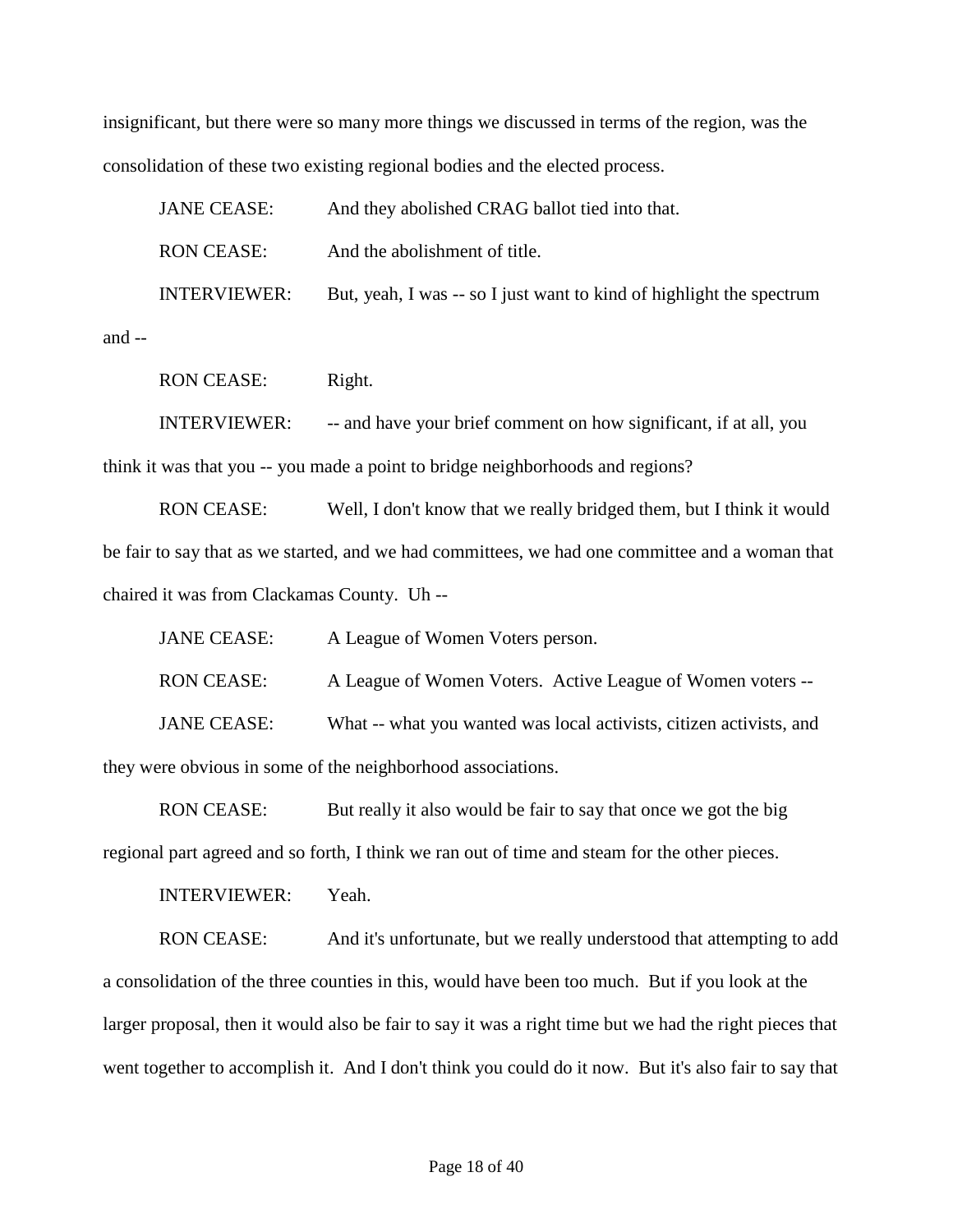the '70s, and a good part of the '80s, were a good time for land use. It was a good time for other kinds of reform and changes, but the old study commission, which McKay Rich was a director of, uh, one of the big years they had was the 1969 legislative session, and that's the session that adopted the three boundary commissions, it adopted the legislation for Tri-Met (phonetic), and I think it also adopted legislation for the service district, didn't it?

JANE CEASE: I -- I'm not sure if that got adopted in '69 or '71, but I remember being invited as a League person to sit in with the working group that Roger Martin --

RON CEASE: Right.

JANE CEASE: -- and those people had put together to work on it.

RON CEASE: One of the real keys was a fellow named -- on that legislative session was a legislator from Lane County, in the Senate, named Don Husband, and he was, uh -- I think he's an attorney and his business was special districts. So, he had an interest in the special district proposal and this was a regional one up here. But the law, I think, was available to other parts of the state.

JANE CEASE: But Don also had a really active person in Eugene, maybe a constituent, who was Orville Edder --

RON CEASE: Yeah.

JANE CEASE: -- who was very instrumental in all sorts of this -- this whole movement toward regionalism and -- and was always -- and the boundary commissions and all of that, he was always in -- testifying and talking to the Glen Otto Intergovernmental Affairs Committee. So, I think Orville probably helped move Husband along too.

RON CEASE: Yeah. Yeah. Anyway that's the good background. And then in the early '90s, I served on the -- the charter committee, and it was chaired by Hardy Meyers, and I had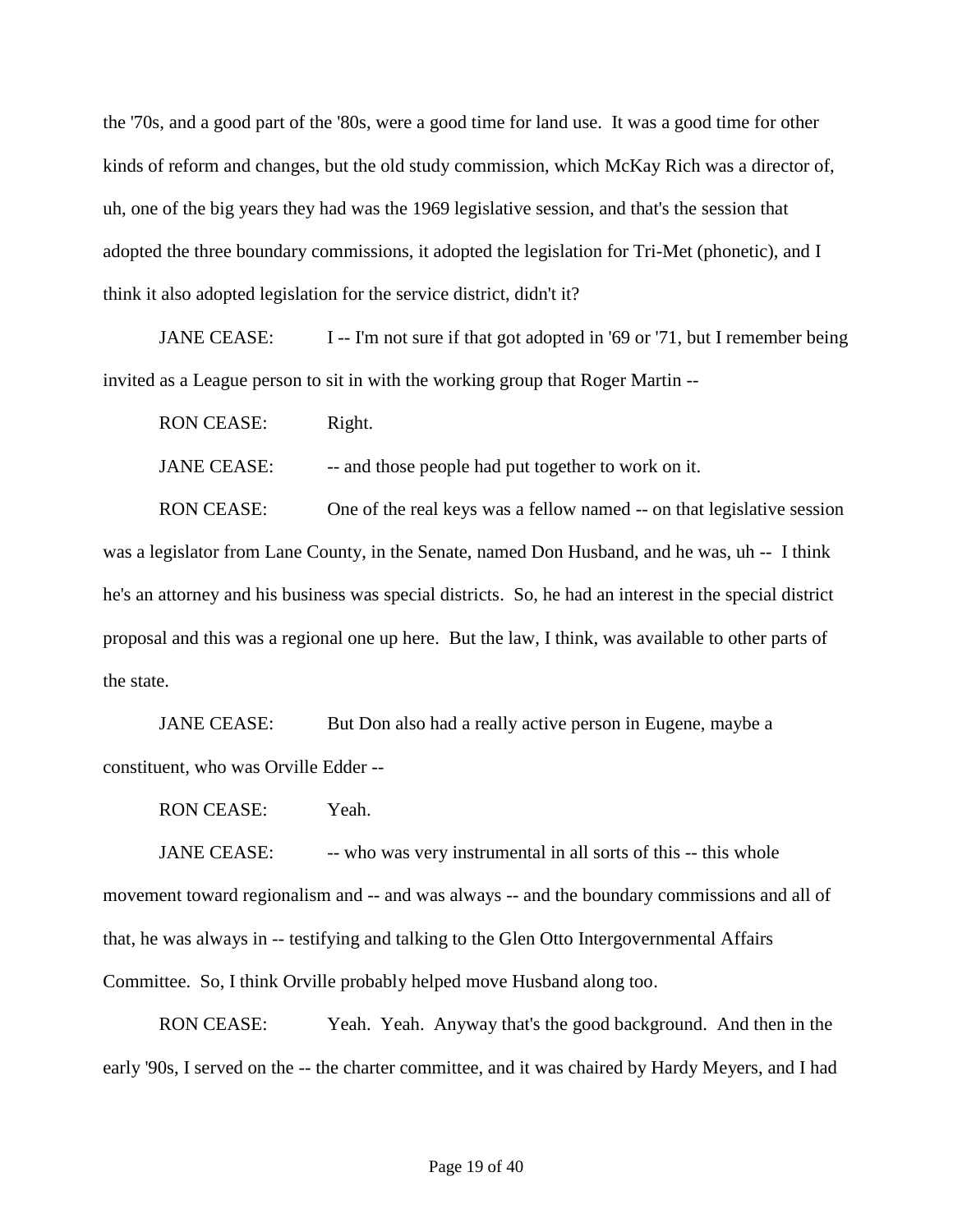real problems with one thing that ended up in the charter. The charter says something to the effect that, the dominant role of Metro should be planning. I don't like the word "dominant", I thought, but it would be fair to say that a number of the members felt they had no particular understanding or interest in other functions per se. And I thought, well, I was looking at it I think more broadly than that, not against planning, but I didn't want it to be this would be just the -- the major focus.  $But -$ 

INTERVIEWER: And I -- I assume that means -- planning in that context meant more than just land use --

| <b>RON CEASE:</b>   | Yes.                                                                 |
|---------------------|----------------------------------------------------------------------|
| <b>INTERVIEWER:</b> | -- planning because --                                               |
| <b>RON CEASE:</b>   | Absolutely.                                                          |
| <b>INTERVIEWER:</b> | -- transportation --                                                 |
| <b>JANE CEASE:</b>  | Solid waste, transportation, all of it.                              |
| <b>RON CEASE:</b>   | Yes. Big one.                                                        |
| <b>JANE CEASE:</b>  | Recreation.                                                          |
| <b>INTERVIEWER:</b> | Right. But the zoo and these other kinds of functions?               |
| <b>RON CEASE:</b>   | Yeah, absolutely.                                                    |
| <b>INTERVIEWER:</b> | The convention center.                                               |
| <b>JANE CEASE:</b>  | Well, garbage collection, big time.                                  |
| <b>INTERVIEWER:</b> | Garbage, yeah.                                                       |
| <b>JANE CEASE:</b>  | (Chuckling)                                                          |
| <b>RON CEASE:</b>   | I wondered during that charter operation, which again that was about |
|                     |                                                                      |

a year and a half, Artie Meyers was the chair, a good chair, but low key. And the appointment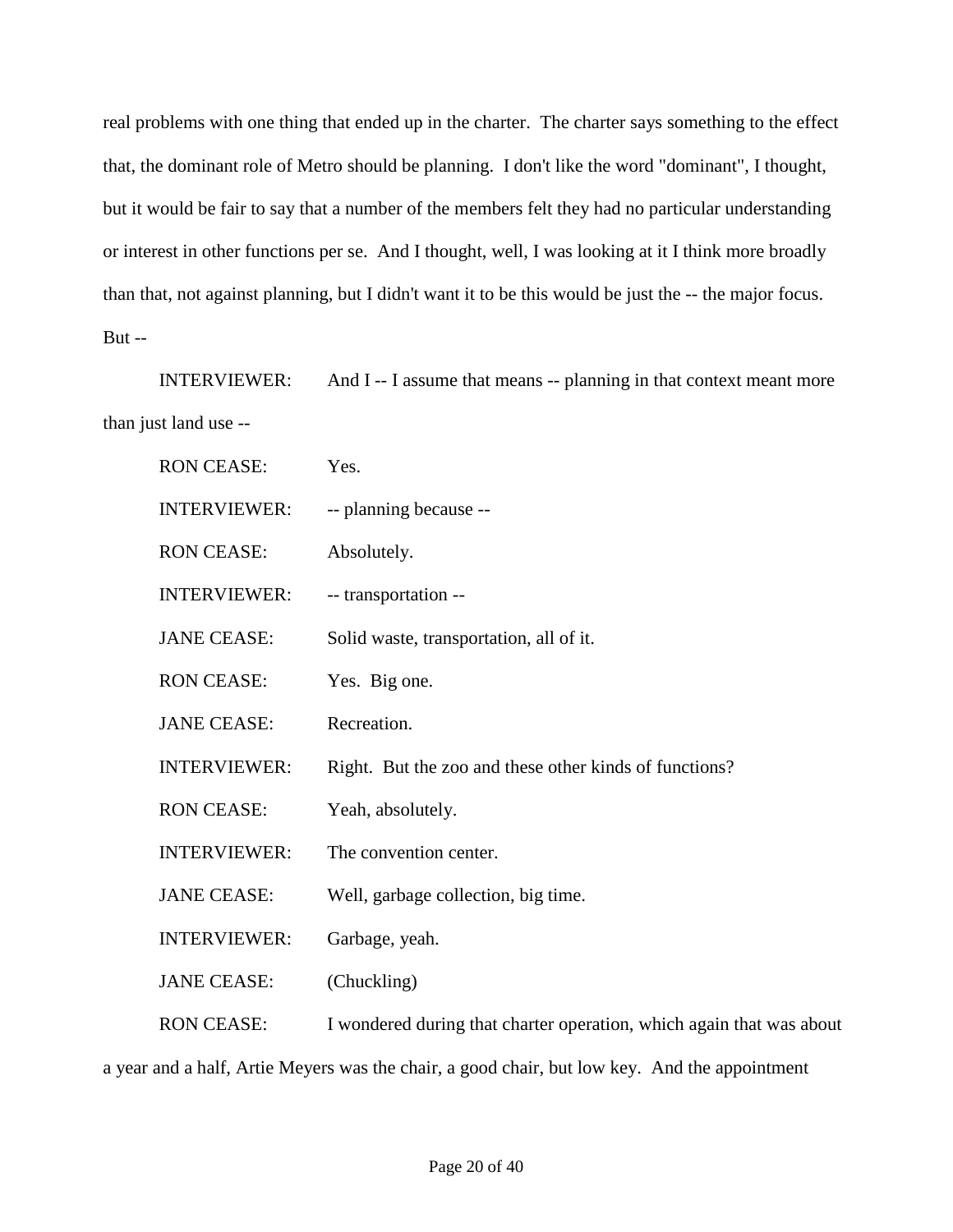process, I thought, was -- was going to destroy it because we had, as I recall, 15 members, 15 or 16 members, but there were about eight or ten appointing authorities. The President of the Senate, the Speaker of the House, the then executive of Metro, all the commissioners, that is -- I think at that time there were maybe something like 11, uh, and I think they went basically on the basis of two with two of them together would make an appointment. And so they came in, and the county commission, I think there were three counties, each had an appointment. So they came into the charter committee with quite different perspectives and support it would be fair to say, and I thought two or three times during that process we weren't going to make it. And we ended up, we did, we kept at it, but one of the things I tried to prevent, and we were successful in doing that, there were other members of that committee, I think it would be fair to say, really didn't want a strong executive. Some of them wanted a manager, there was even some substantial support for having all the functions of the Metro being done by separate commissions. I thought it would be --

| <b>JANE CEASE:</b>  | Oh, yeah.                                                        |
|---------------------|------------------------------------------------------------------|
| <b>RON CEASE:</b>   | $-$ a disaster. And if $-$                                       |
| <b>JANE CEASE:</b>  | That got close to being a bill.                                  |
| <b>RON CEASE:</b>   | Yeah. It was the --                                              |
| <b>INTERVIEWER:</b> | So, in the -- in all that background leading up to this regional |
|                     |                                                                  |

government --

RON CEASE: Yeah.

INTERVIEWER: -- give me -- give us your thoughts about how well -- uh, how significant, how important Metro did with the function of the urban growth boundary, getting that to the land use Senate Bill 100.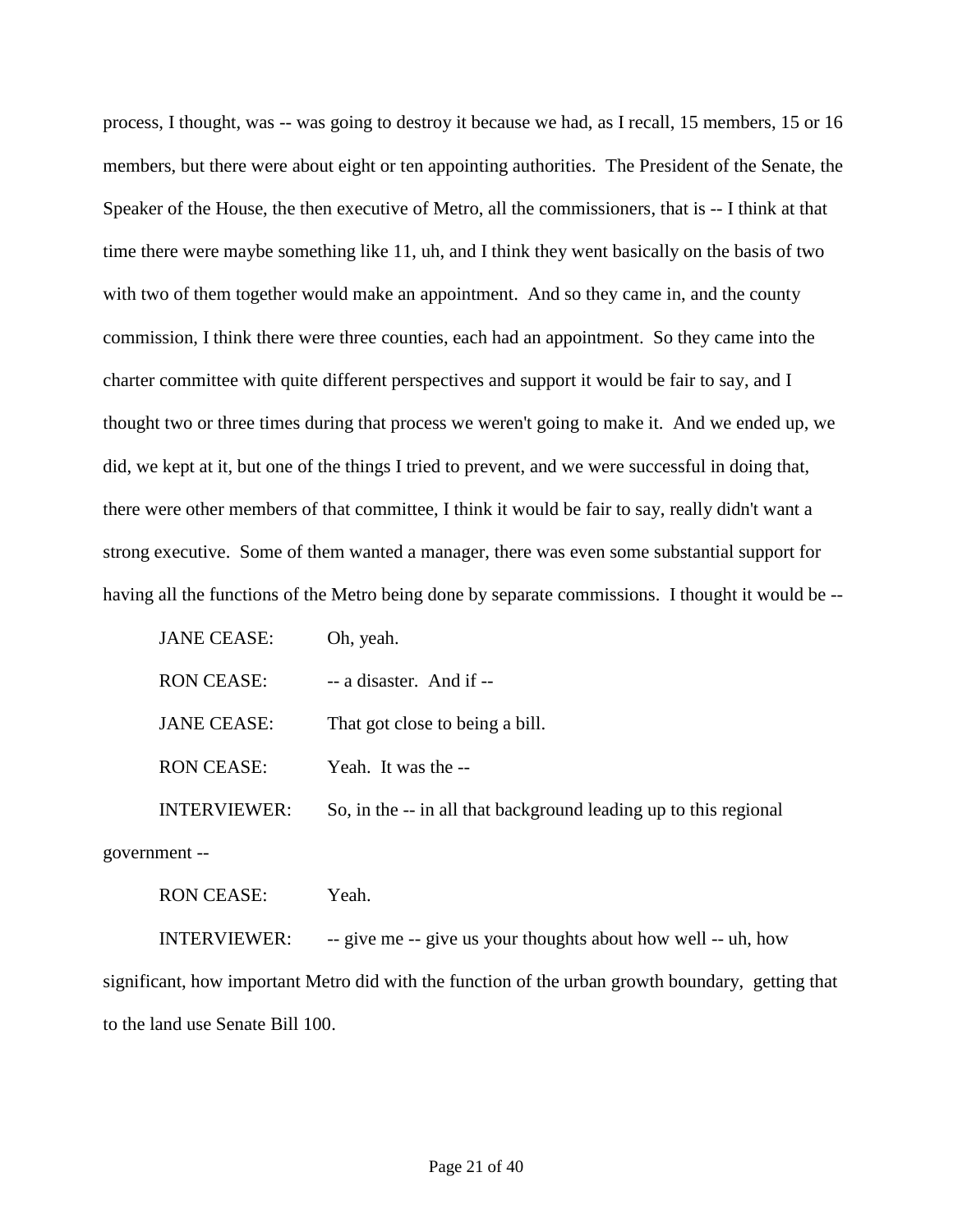RON CEASE: Well, I think it depends, really in all fairness, on your perspective, because there seems to be -- I'm looking at the questions that you had sent out, or the group had sent out, and that's the issue of what are the -- what would have been the consequences of the land use program. And if -- if you really don't like increasing density, for example, in the metropolitan or even in the Portland area, you could say that failure to increase the urban growth boundary in various spots, proposals to increase it, was a mistake. I'm not saying that myself, but I think that that's one perspective, uh, and -- but it would be fair also to say, as a legislator, I chaired two sessions, the Environment and Energy Committee, in the House, and then when I was in the Senate, I chaired the Agriculture and Natural Resources Committee, and we had land use and forestry as major responsibilities. And I would think my role, my contribution on the land use side, to a large extent, was trying to protect the agricultural and forestry interests. Interests isn't the right word, but those -- those processes and commodities. And to a large extent, I think the bills that came to us on land use were to a large extent relating to the agricultural issue predominantly. I don't recall that we had a lot of stuff that related to the urban side of things.

JANE CEASE: Ron. Go back to the question about the urban growth boundary and regionalism.

RON CEASE: Right.

JANE CEASE: In 1973, McKay Rich and Homer Chandler put together a thing called the Action and Direction Committee, which really addressed whether CRAG would be given the authority to do -- to regionally look at land use planning. And so there were a whole bunch of us on it, I was on it, I can remember lobbying people like Phil Lange and people like that, uh, and that bill, that bill was a -- a base for what Metro got later. So -- so this -- this case for regionalism and looking at land use and the urban growth boundary regionally came first, I think in that bill,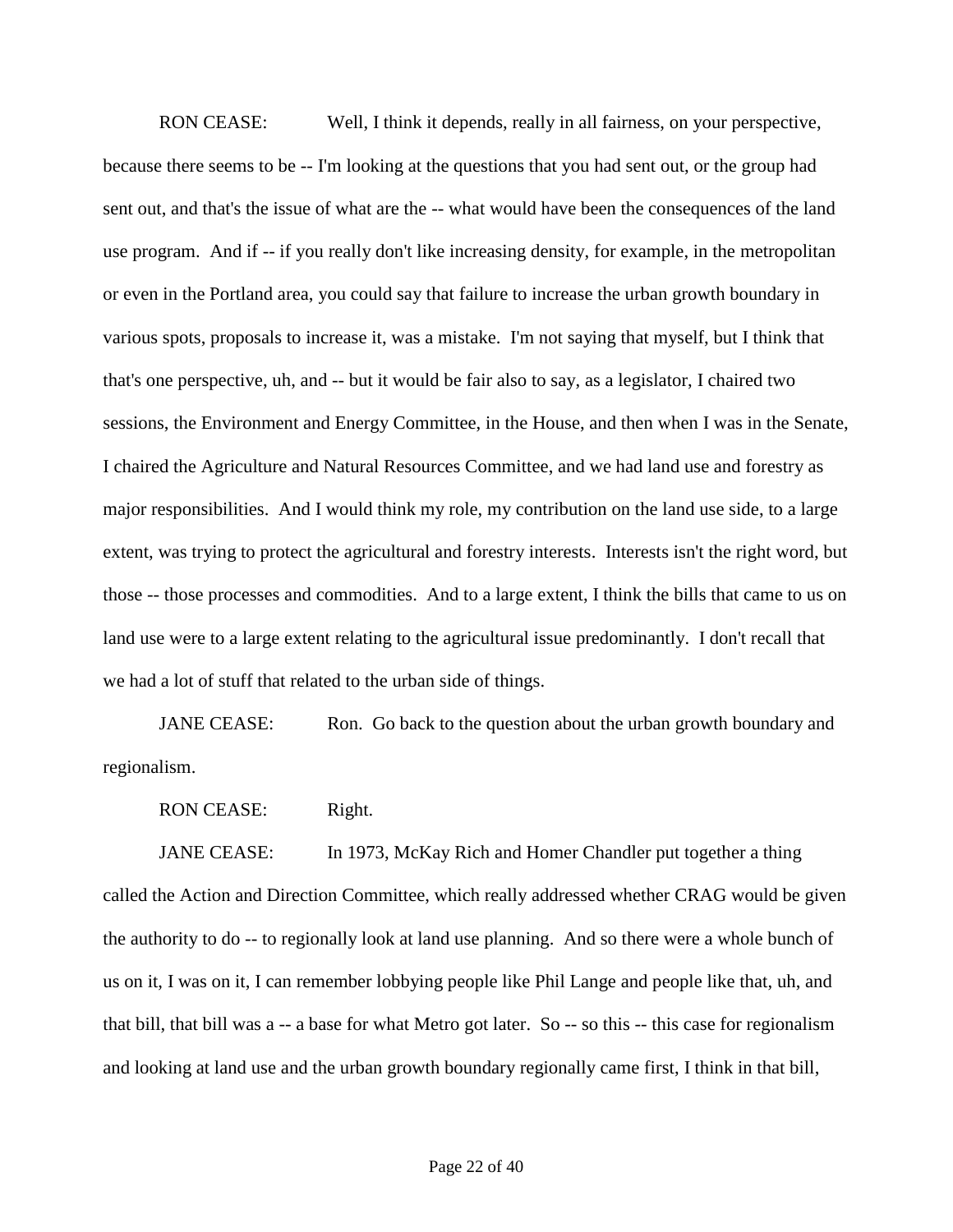which was in the 19 -- finally we got it to the 1975 session, we worked in the interim, the legislature at that time every other year, and so that was sort of a base line for regionalism that the legislature was dealing with at that point. So, I think that probably helped with the future moving forward on land use and -- land use being regional.

RON CEASE: One thing with that proposal originally suggests that that we're going to have regional bodies throughout the state that would have a responsibility for land use and that.

| <b>JANE CEASE:</b> | But this was -- this was the CRAG action and direction committee.   |
|--------------------|---------------------------------------------------------------------|
| <b>RON CEASE:</b>  | Oh, that -- just -- okay. All right.                                |
| <b>JANE CEASE:</b> | We would have been out of our heads if we tried to do those things. |
| <b>RON CEASE:</b>  | Well, it worked for the CRAG. Right.                                |
| <b>JANE CEASE:</b> | McCall -- Tom McCall, at one point, and maybe Arnold Cogan we'll    |

talk about this when he was there, uh, McCall talked about he had a bunch of little appointed committees that looked at community services, governmental services, in various areas and he really wanted to look at maybe -- I think it wound up with administrative district concepts around the state. So, State agencies would deal with delivering services on a regional basis.

RON CEASE: Yeah. That's what I'm referring to. JANE CEASE: Yeah. RON CEASE: Yeah. JANE CEASE: Well, you do that with an executive order, I think, but I don't remember that we ever did a bill with it.

RON CEASE: But, anyway, that -- that raised too much stink but the support up here was --

INTERVIEWER: Yeah.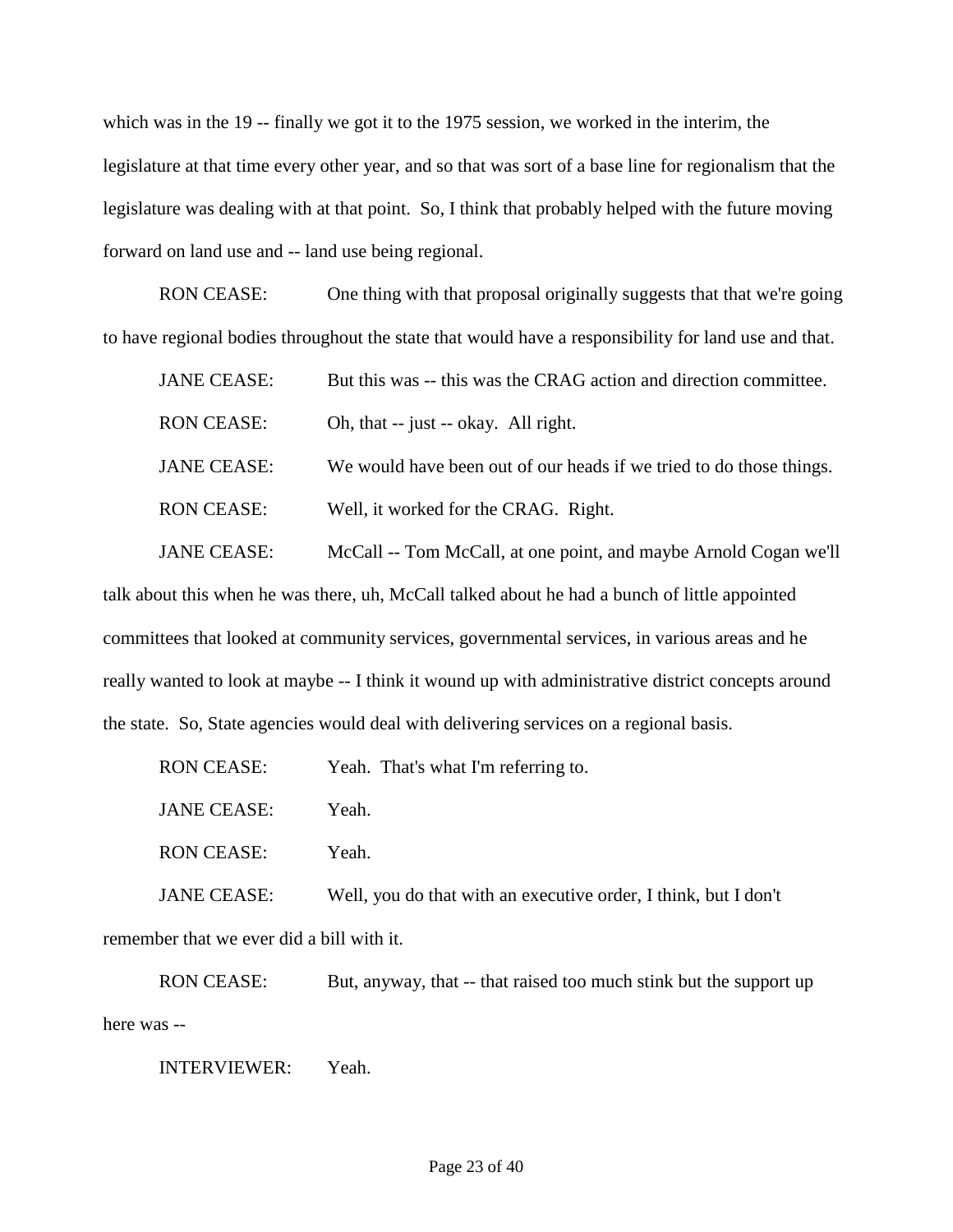JANE CEASE: Yeah. (Chuckling).

RON CEASE: -- was gone.

INTERVIEWER: Ron when you used the illustration a moment ago of evaluating the boundary, by what your interests are, and you mentioned density questions --

RON CEASE: Yes.

JANE CEASE: Um hmm.

INTERVIEWER: -- that topic always brings to my mind, out of Senate Bill 100, the term "comprehensive plan". The largest most detailed definition of terms within Senate Bill 100 is that term, "comprehensive plan".

RON CEASE: Yes.

INTERVIEWER: And if -- it's long been fascinating to me to contemplate the planning process as a comprehensive endeavor.

JANE CEASE: Um hmm. INTERVIEWER: The statewide goals are 19 in total -- RON CEASE: Right. INTERVIEWER: -- of 14 for the majority of the state. So, there's a lot of interest.

There is a broad spectrum of interest involved in that and I'd be interested in your reflection on the process that was set up for us around comprehensiveness in the planning process and how --

RON CEASE: Well, let me just -- I was thinking about that, maybe not so much in a comprehensive side in terms of today, but there is a bill, which you probably know in Salem, that would require local governments to develop, clearly develop, plans for natural disasters for example and then I think --

JANE CEASE: Like earthquakes.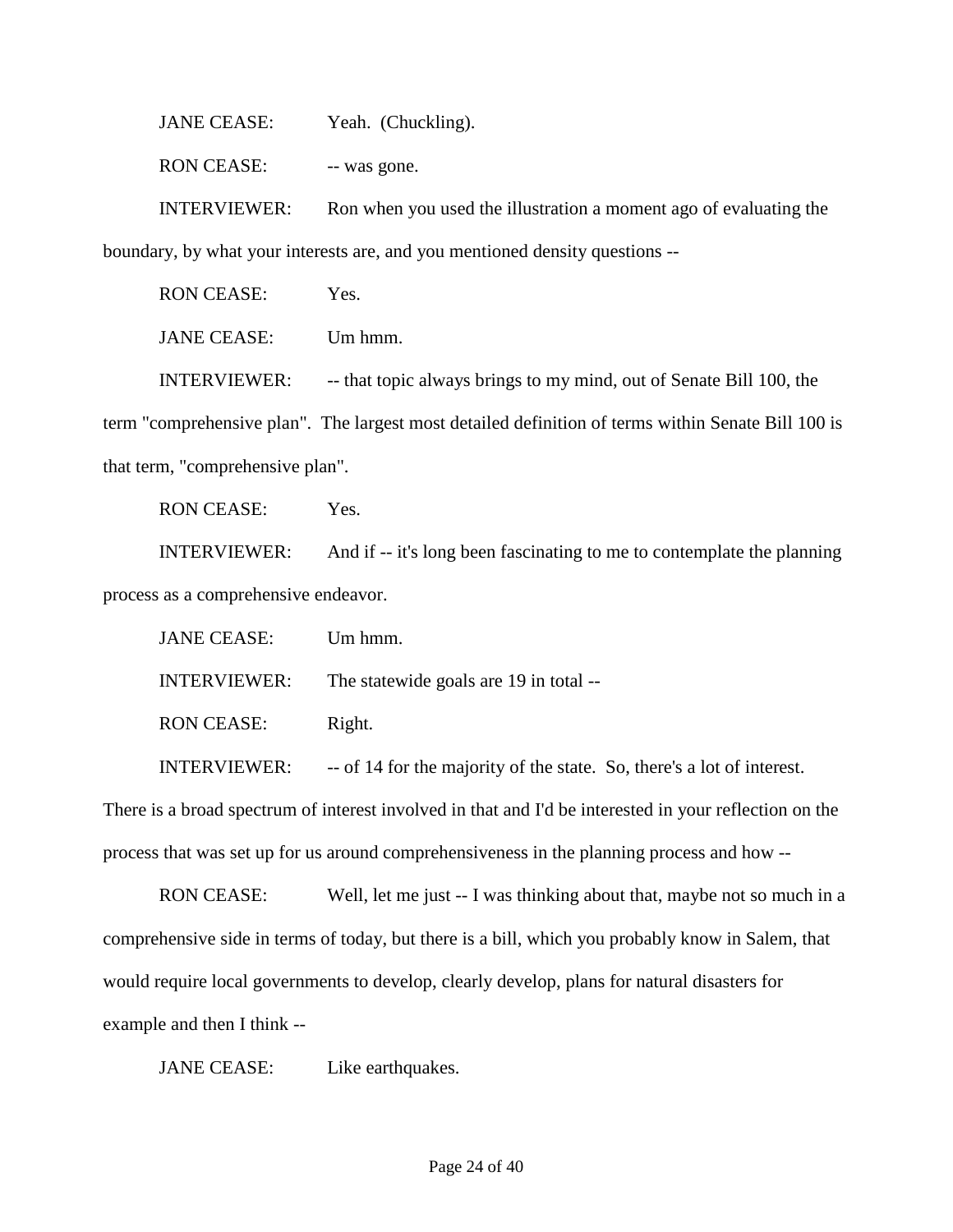RON CEASE: Yeah. And then 1000 Friends sent out something and they have been very much involved with dealing with the housing issue. So, really, in a sense what they're trying to do is make the planning even more comprehensive by bringing in other pieces that have not been a part of it, at least in a traditional sense. Although I would say, one of the things I've always been kind of proud of in the '95, session, when we were in -- democrats were in the minority in the Senate, this was, I think, the beginning of the Kitzhaber -- first Kitzhaber term, the Geology Department, which I had worked with closely on some earthquake issues, had two little bills they wanted introduced. They were tsunami bills. And one was a simple little matter that just simply added to the statute about when you have a little training for kids about disasters, you add, along the coast at least, those communities, you add tsunamis to it. The other one was a major bill, uh, in effect it wasn't listed as a planning bill, but it really was that. That said along the coast that they should develop plans and arrangements for if there is a tsunami -- well, not if there's a tsunami, but because there might be a tsunami, about, in effect, new buildings that had a solid public use, big public use, that they shouldn't be put in areas where they were low lying and so what they should be up so -- so, anyway, but that was a beginning really of kind of a natural disaster piece, but just for the information about how the legislature works, as I said, we were the minority. The little bit bill that simply changed the statue, adding the tsunami for kids, comes to the floor and all hell breaks loose. The republicans say why do we need this? This is just more regulation. We don't need it. Well, I got up and said, well, what you're complaining about really is the statute that is already there. So, what. We don't care. We don't need it. The districts can do it on their own, which of course they could, and so one of our colleagues, uh, from the Gresham area, a Korean American, he got up and said, "Why is this called tsunami?", and it fails on the floor. It was carried by Cliff Trow, who sat right in front of me on the floor, and I said, Cliff, change your vote really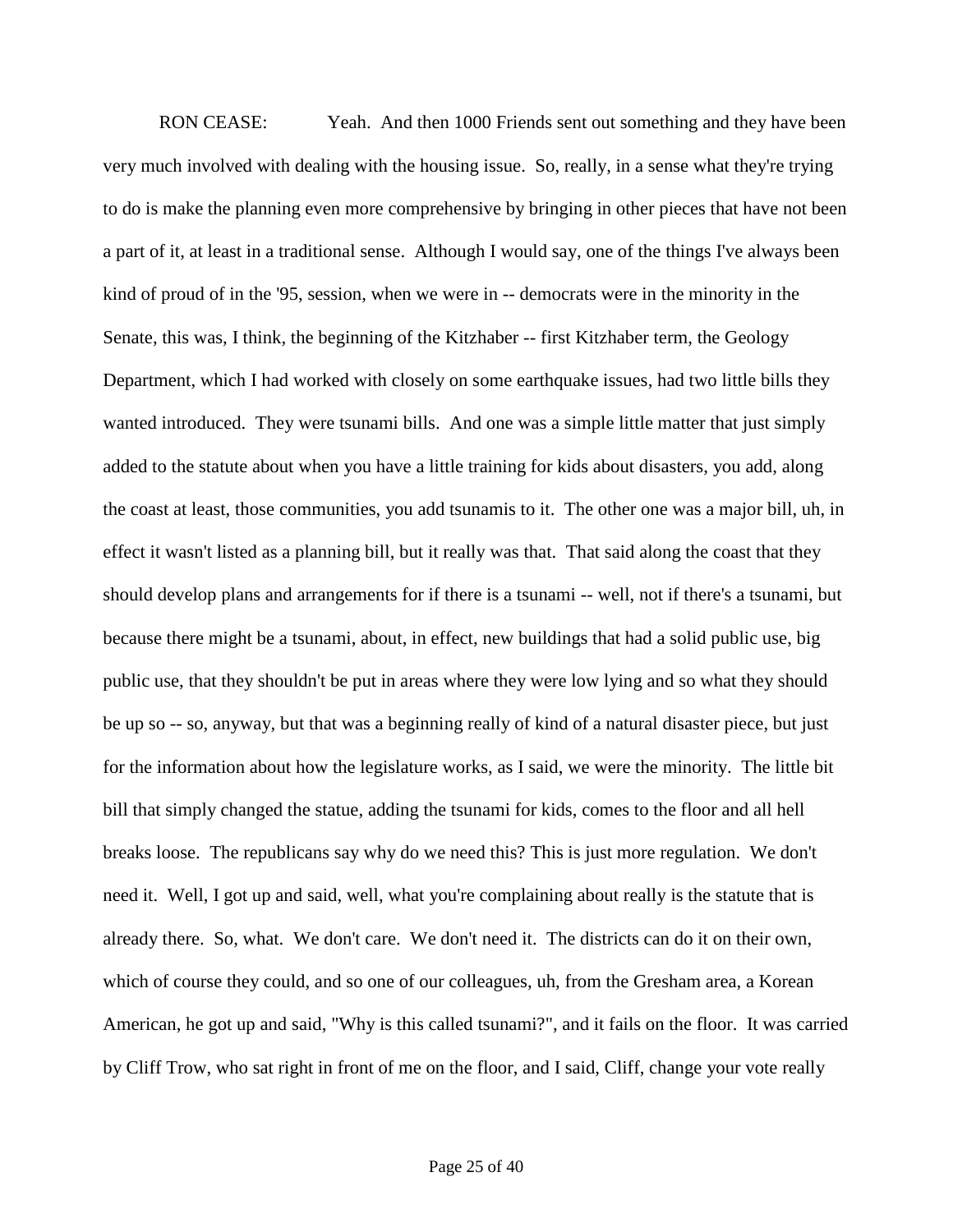quick and indicate that there might be possible for reconsideration. Under the system in order to reconsider a bill that's failed you have to be on the prevailing side. In this case it had to be no. And so I gave him a little list. I said these are people to talk to. I think the geology staff people are the ones that did it. Next morning when we came in, I says to Cliff, do we have the votes? Yes we do. So we proceed and Mr. Lim gets up, Senator Lim, and said he now understood that the tsunami was an international word and on that basis he was willing to accept it.

JANE CEASE: In other words not a Japanese word. RON CEASE: No. JANE CEASE: Because of the Korean and Japanese.

RON CEASE: And so but when it came to the other bills, the question was just -- it was near the end of the session, just getting it -- we passed in the Senate, getting it heard in the House, we finally got it past the committee and there wasn't any fuss on the floor and one of the coastal house members carried it, and, uh -- uh, but it's a planning thing. Looking at the problems of the future and I'm pleased that we were able to do that. How much they've done on it down there I don't know. But if you go down you do see the signs about if there is a tsunami you go this way and not that way.

JANE CEASE: Going back to some of the origins of this comprehensive planning stuff, I can remember sitting in the room at the Multnomah County courthouse in 1966, when all of the local governments got together to form the cog because after World War II, people were -- well, people -- density was moving out, people were building sewers, whatever they were building and they were getting federal grants for it and finally I think it was the Advisory Commission on Intergovernmental Relations said you either have -- or the Bureau of the Budget defined what a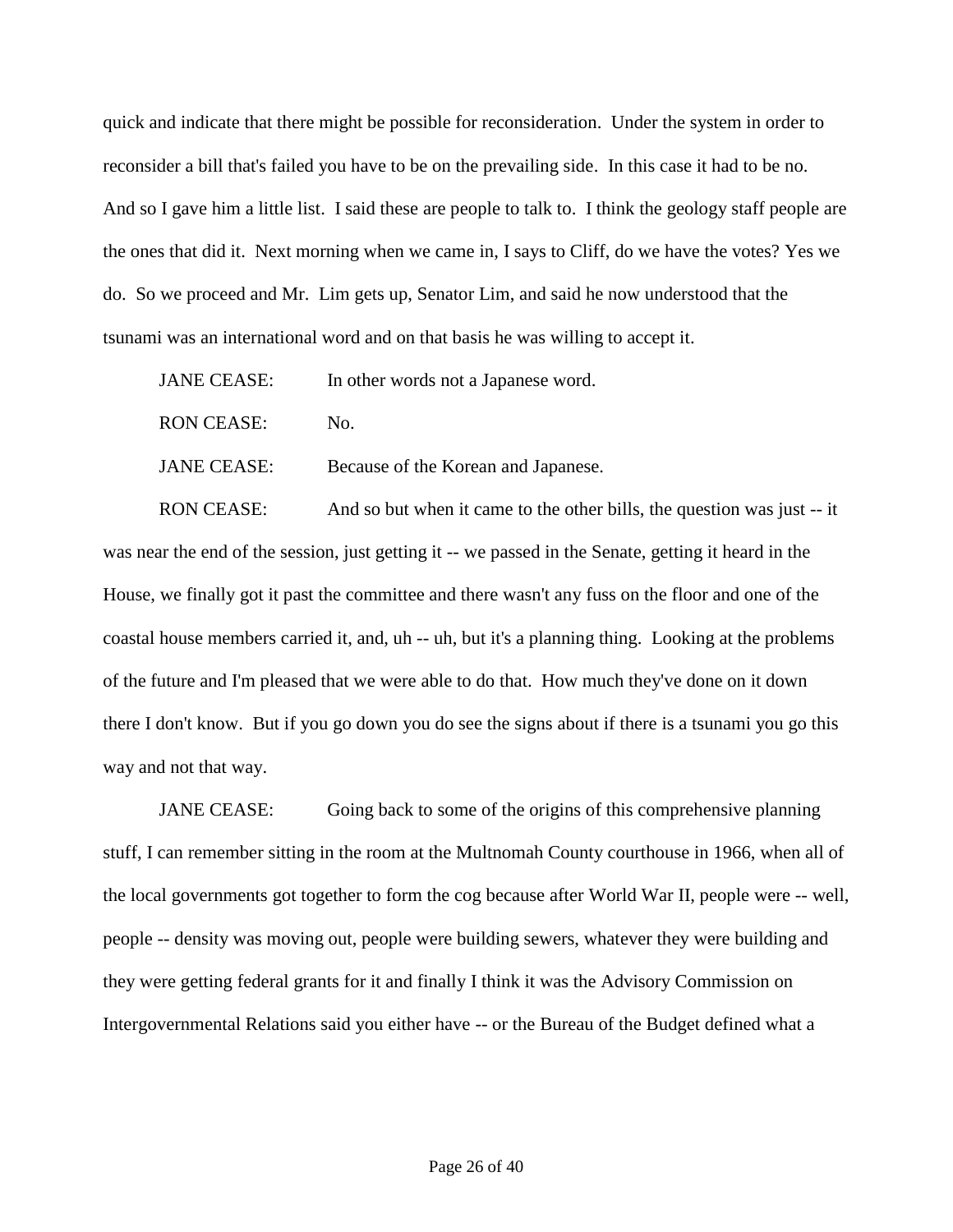metropolitan area was, and they said you either -- you have to plan together or you're not going to get any federal money. And so that was -- they had to do a comprehensive look.

RON CEASE: The old 895.

JANE CEASE: Yeah. The old 895, Bureau of the Budget, ruling. You got to -- the definition of a standard metropolitan area, all of that, you got to look at it together. And so we -- I sat in the room when they we're doing that and I think that also was a basis for this comprehensive look at things. For CRAG. Metro now. I don't have a sense now that the public is doing a lot of looking at land use planning.

RON CEASE: I agree with that.

JANE CEASE: I think it -- I think it's gotten low on the list but I think they're going to have to because of density issues that they are going to be worrying about and -- and funding for the infrastructure to pay for them. We're already having fights over not doing anything on transportation infrastructure.

INTERVIEWER: That seems to me the part of the comprehensive issue here because you can easily get opposition to density and opposition to paying for infrastructure and the -- we all kind of know that the most expensive infrastructure is --

| <b>JANE CEASE:</b>  | Is sprawl.                                              |
|---------------------|---------------------------------------------------------|
| <b>INTERVIEWER:</b> | -- sprawled that's far from --                          |
| <b>JANE CEASE:</b>  | Absolutely.                                             |
| <b>INTERVIEWER:</b> | If you're not looking comprehensively at both of those. |
| <b>JANE CEASE:</b>  | Absolutely.                                             |
| <b>INTERVIEWER:</b> | Those issues you missed the solution.                   |
| <b>RON CEASE:</b>   | Right.                                                  |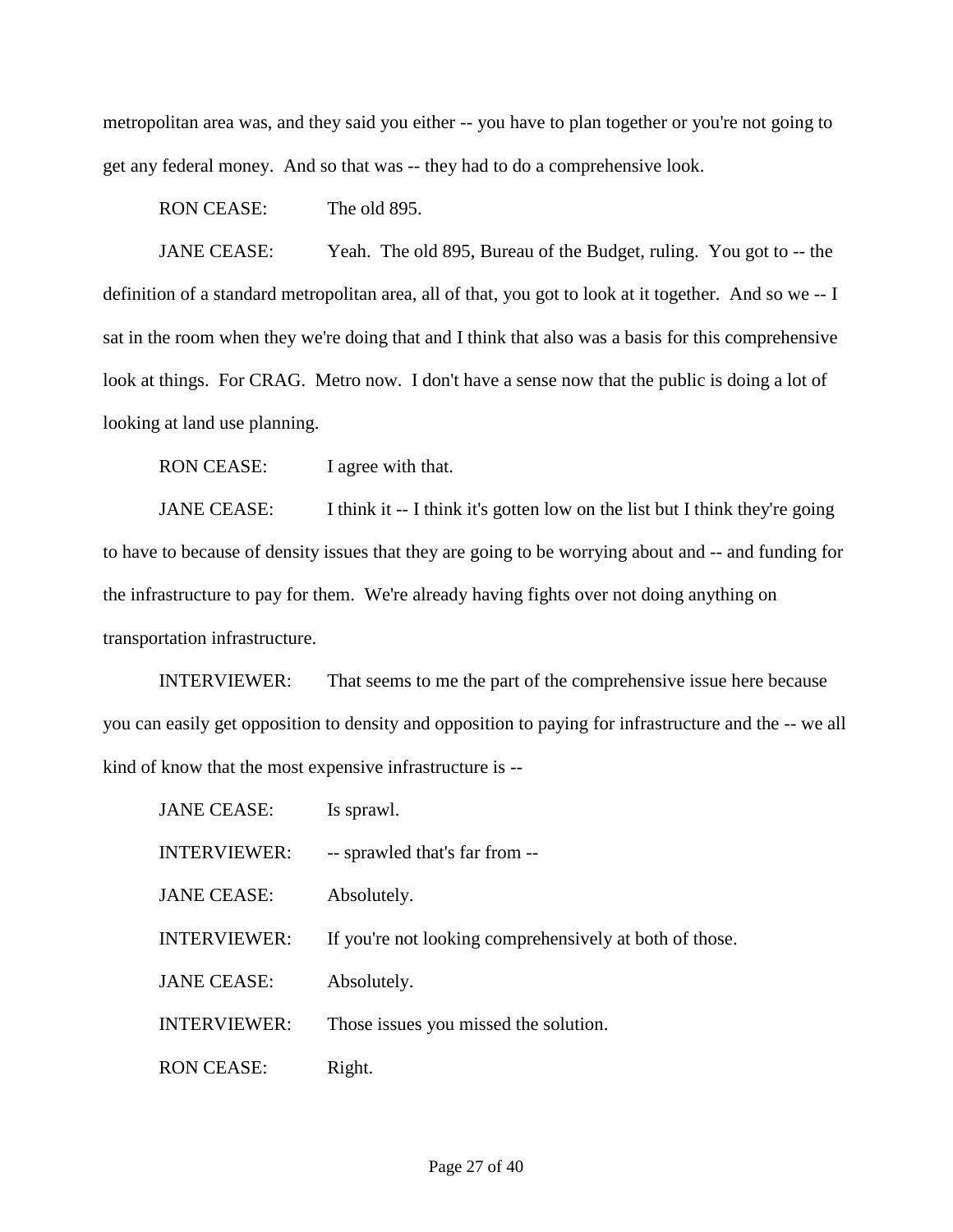INTERVIEWER: Well, it was -- it was my land use work with the league and the volunteer stuff and, you know, with Metro and the urban growth boundary that also led me to be interested in chairing the transportation committees, not that they necessarily do a lot with land use planning, but the funding issues and how they -- how that gets spent and whether it gets spent on sprawl or efficient land use or whatever, was a connection that really I thought was important, and I think it is probably even more important today with scarce revenue and density demands and traffic moving and, you know, what we're going to do about that and whether we're going to have multimodes, what -- all of that I think today is becoming something that we will have to deal with much more visibly.

INTERVIEWER: An observation back on -- on Metro for a moment. It's kind of fascinating that the director of the transportation department at Metro evolved into the regional planning transportation and land use.

RON CEASE: Right.

INTERVIEWER: So, that the gov -- the management of the programs there are very well-integrated in that fashion and---

JANE CEASE: Well, and Andy Catano (phonetic) who was there for so many years did a marvelous job with that and then he had that whole -- well, they've got numbers of things now but they had the whole JPAC, talk about having to plan together on transportation stuff, the Joint Policy Advisory Committee on transportation, which had elected appointed state local -- they did a fantastic job of expanding the money that they got, because they were planning together so well, that they were able to get more federal funds because of it. So, working together comprehensively really multiplies what you can do.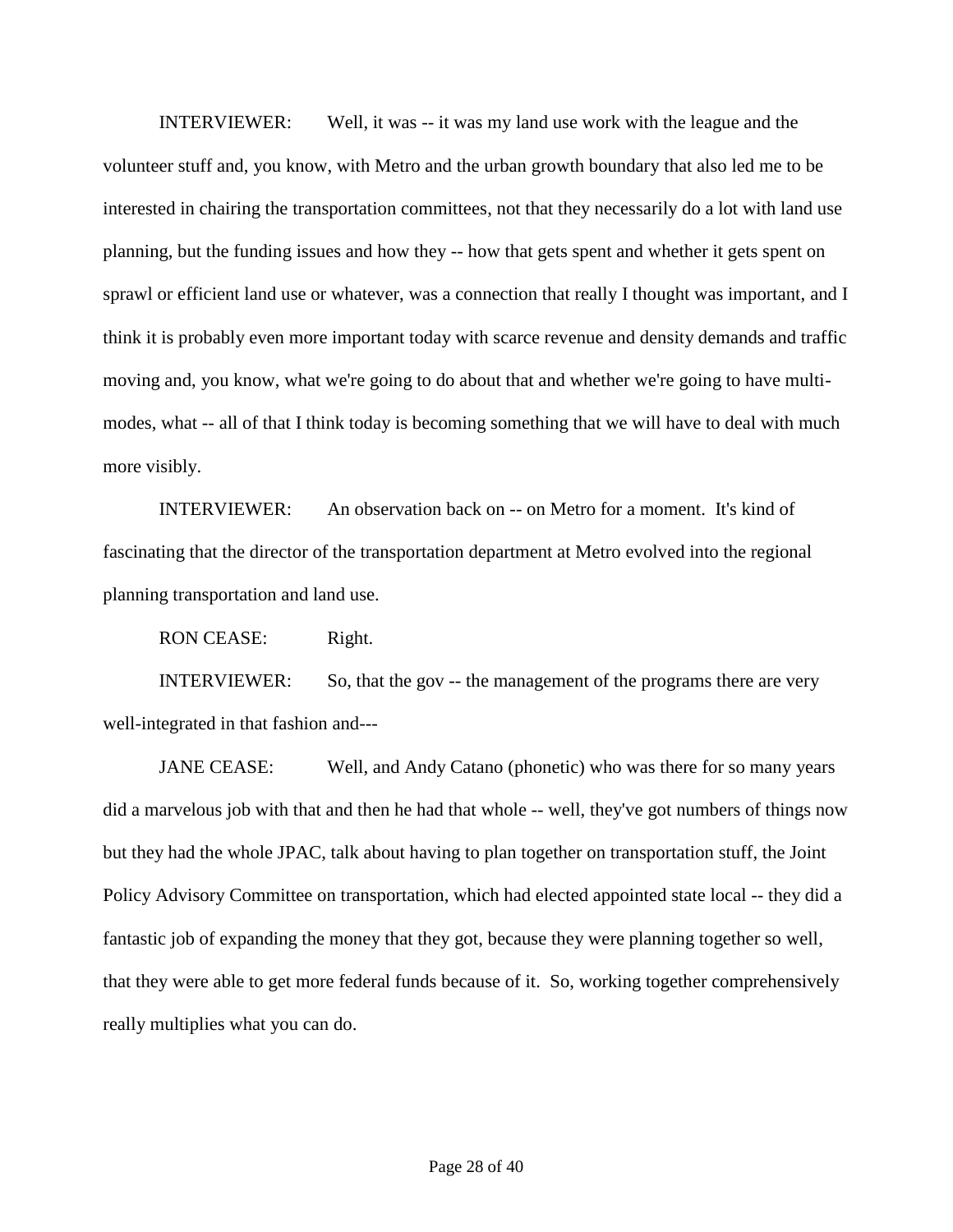RON CEASE: I would say that I don't see today a lot of opposition to planning per se. I think it's embedded fairly much in the system, but you can see some, as you look at some of the proposals for the future, a few creaks and moans a bit. For example one of the questions, proposed questions, was should we consider -- continue the citizen participation part? I think you absolutely need to. That will open up, of course, a lot of hornets, and I think if we were to make - if you take a look at the goals, if you were to take a serious look at that and have pretty substantial citizen involvement some ways, you'd have some real, maybe some real donnybrooks about where people are, if you really bring them together and start thinking about how do we change this for the future? That is if you open it up. There's always a dangerous question of opening up something that is so complex and potentially controversial. On the other hand, I think you can't wait forever to make changes.

JANE CEASE: And looking at my own city of Portland, I see land use fights bits and pieces cropping up all over, whether it's what are you going to do about parking in Northwest or whether you're going to have more of what some people call ugly apartments. Density, you know, on the East side out where I live. And I do not see on either the city council or the county commission or metro, I do not see leadership on looking to the future and facing that particular issue and I think that's going to have to happen.

RON CEASE: Right.

JANE CEASE: Somehow it's going to have to happen or are we going to lose a lot of the good things that we have now.

RON CEASE: Because clearly I think now in terms of housing, but also transportation, you've got some serious density problems within this area. And I don't quite know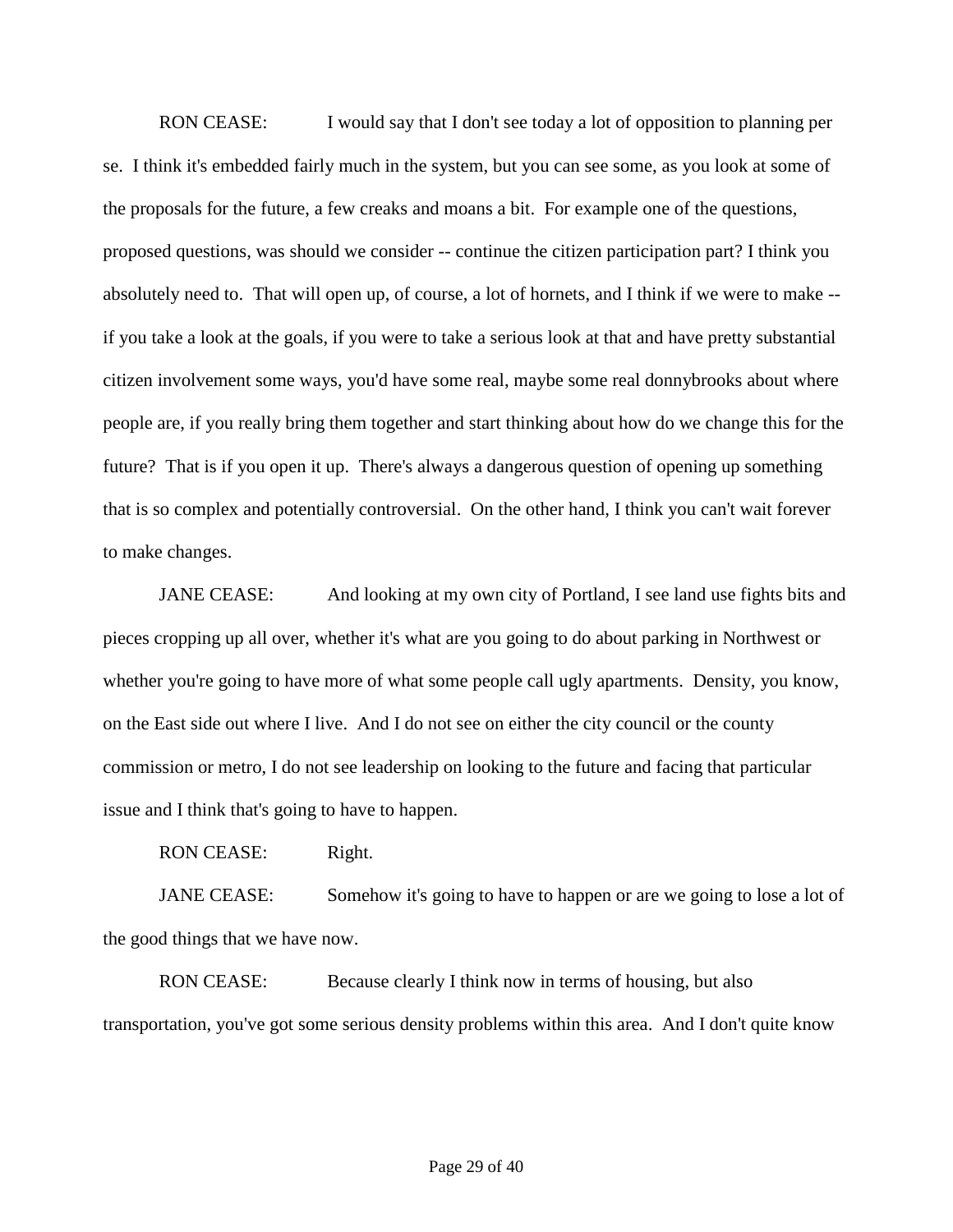what you do about it but the traffic to just, hell, get on the freeway, and one little accident and you've got the thing tied up while --

|                                                                                                       | <b>JANE CEASE:</b> | Well, we should be on a bus or Max. (Chuckling)                           |
|-------------------------------------------------------------------------------------------------------|--------------------|---------------------------------------------------------------------------|
|                                                                                                       | <b>RON CEASE:</b>  | Yeah. (Chuckling) But it's a -- the area of the state --                  |
|                                                                                                       | <b>JANE CEASE:</b> | Or a bike.                                                                |
|                                                                                                       | <b>RON CEASE:</b>  | -- and city in this area is so greatly different than it was 50 years ago |
| when land use started, uh, so it shouldn't be surprising that we've got issues that we really need to |                    |                                                                           |

deal with that we're not to a large extent.

INTERVIEWER: Characterize the difference as you see it.

RON CEASE: It's more dense. There are more people. The -- and you look at the problems -- well, you get the sense about the fuss a year or so ago over the additional bridge. I think you've got to have an additional bridge, you wait too long, and trying to get people together on it, I think the leadership is in a great measure missing. Somebody willing to stand up and just move forward with it. I don't blame Kitzhaber particularly for the problem. I think a good part of it was the failure on the Washington side to agree --

JANE CEASE: To the bridge.

RON CEASE: -- to the bridge. And but it is interesting that -- well, you look at us, of course, we were legislators, but I was not a legislator under -- when we worked on Metro. I was a faculty member at Portland State, but I was active on some regional things, because I liked doing that, and my job however was not dependent on whether we succeeded or failed. And an awful lot of people in public office, their jobs are dependent on it, and it probably has a big influence on what they do or don't do.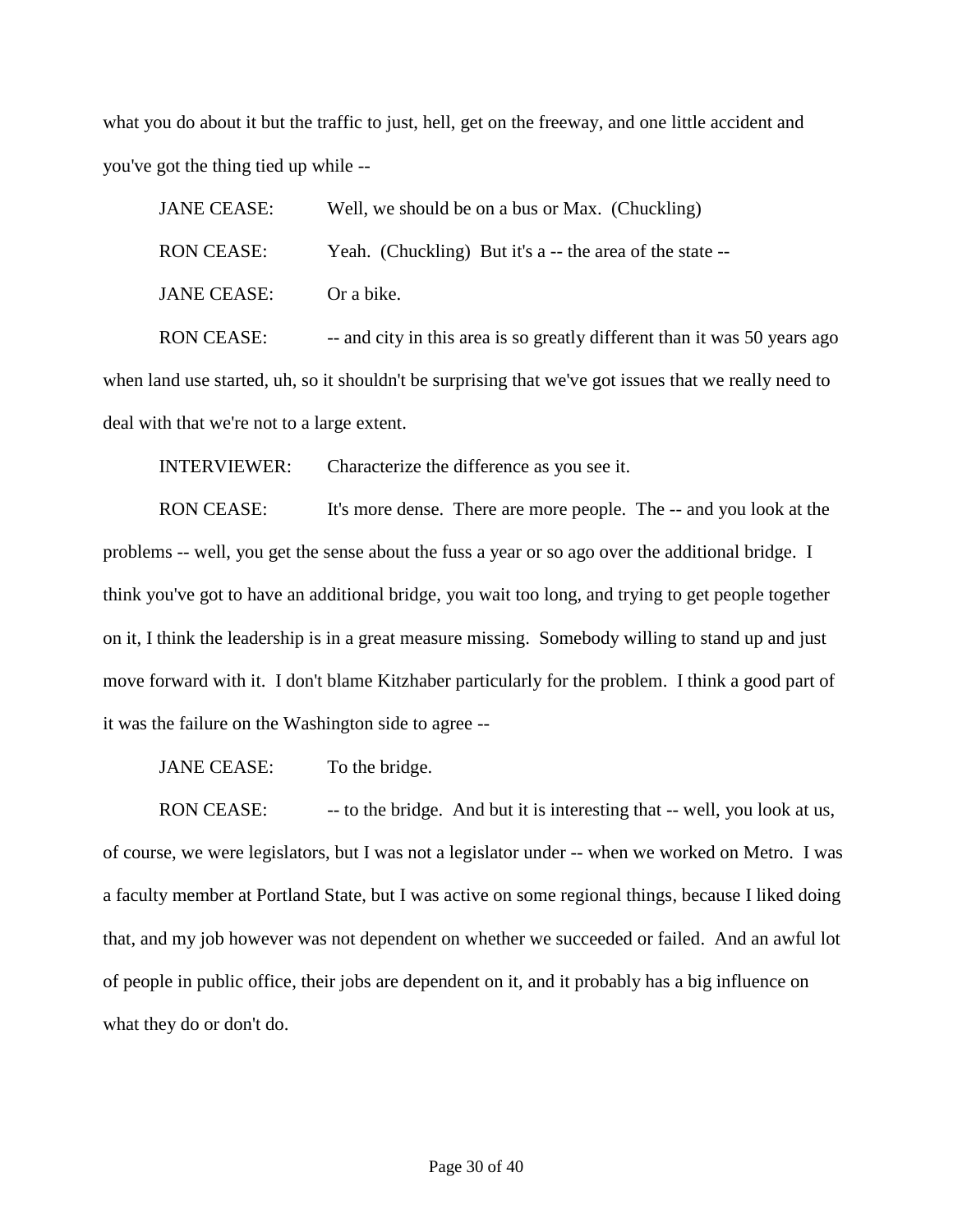JANE CEASE: I think there are some large issues that we are still living with. Ronald Reagan was very successful at anti-government, anti-funding. In Oregon we are still struggling with funding because of having dumped all of the school stuff into the general fund and so we're fighting over all of that. So, I think we still -- we're still stuck in a trough of no more taxes, we're stuck in a bad economic situation, and I think a lot of that -- a lot of those things are barriers to getting to where we're going to need to go in the next iteration of solving some of these problems.

RON CEASE: But unlike a lot of places we still have the machinery to do some of these things.

JANE CEASE: Sure. But we don't have the leadership or the will or the direction and even -- I mean I hear even my progressive friends, my liberal friends, saying things that I don't think they ought to even be saying -- (Chuckling) -- because they sound a little right wing to me. You know, because they are buying in -- well, they're buying into the anti government stuff. Now, I understand how people feel about legislators not doing the right thing, and all of that, and some of the antics in Congress, of course, but nevertheless, uh, that's how we do things. You know, and if we don't have the faith in that and if we don't have some leaders that give us that we're going to be in trouble to solve some of these problems and to keep the structures that we have, like the land use structures, that can help us solve them.

RON CEASE: Well, but it probably would be fair to say in that regard too that some of this stuff, I hate to say, isn't ripe enough yet.

| <b>JANE CEASE:</b> | (Chuckling).              |
|--------------------|---------------------------|
| <b>RON CEASE:</b>  | And that I think is a $-$ |
| JANE CEASE:        | You need a deeper trough. |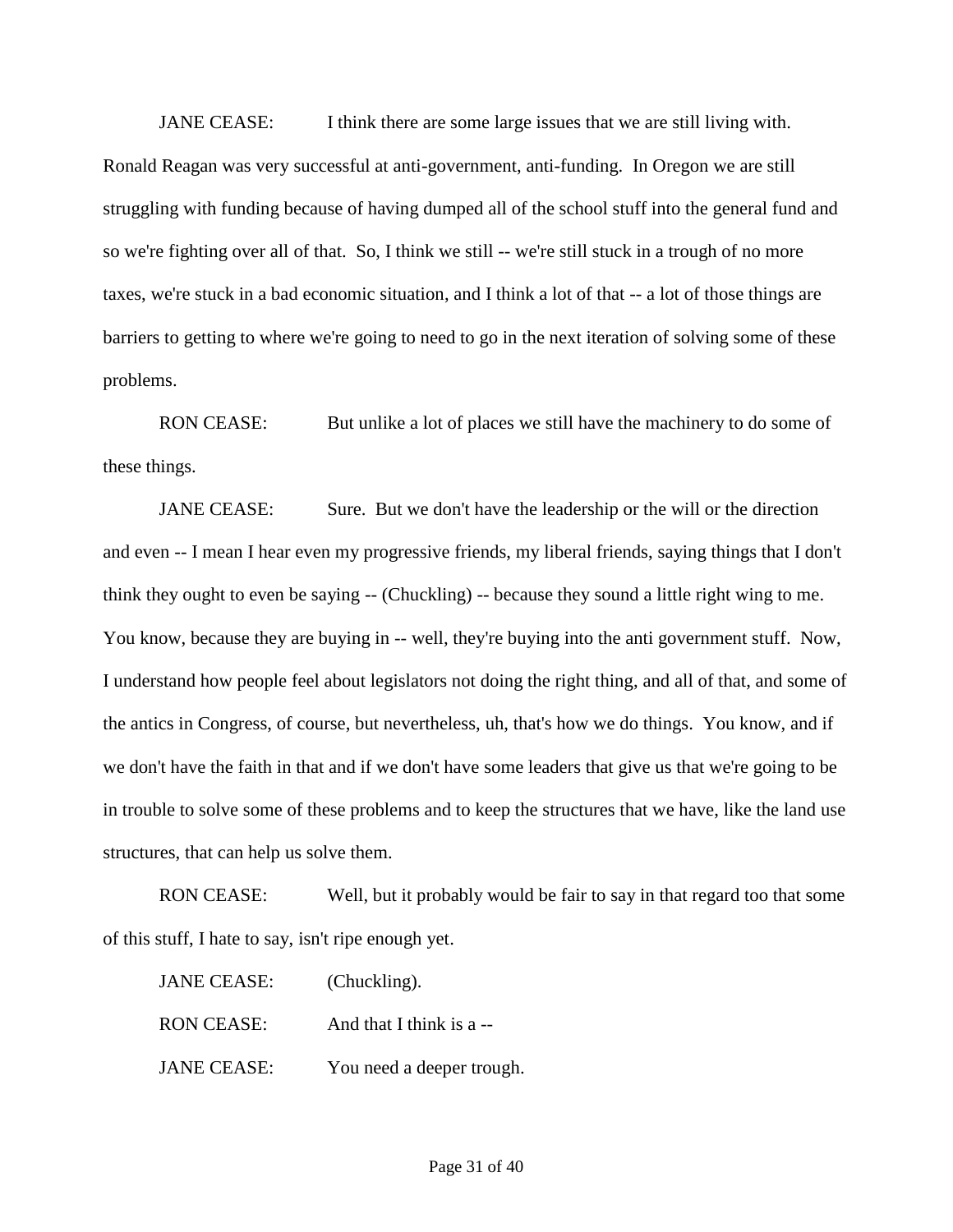| <b>RON CEASE:</b>  | Maybe. So, you get --                                                      |
|--------------------|----------------------------------------------------------------------------|
| INTERVIEWER:       | You hit the bottom and --                                                  |
| <b>JANE CEASE:</b> | Have we hit bottom yet.                                                    |
| <b>RON CEASE:</b>  | I just think it isn't -- it hasn't surfaced enough yet for a lot of people |
|                    |                                                                            |

that might get it.

INTERVIEWER: Examples?

RON CEASE: Well, it'll be -- I think maybe the -- the natural disaster issue is surfacing slowly. But you've got one issue in Salem that Jane is involved with and that is whether they spend bonding money for retrofitting the capitol and the schools. They may or may not do that. They'll make a decision here before the sessions ends, I think.

JANE CEASE: Well, and people -- people -- and this is where the behavior really irritates the public, they're thinking -- instead of thinking about their responsibilities, they're thinking about their re-election. So, do they want to take care of whether the capitol falls down on top of all the school children that are visiting? All the workers that are there? Does it wipe out the Governor, the Secretary of State, the Treasurer, and the legislators, so we don't have anybody to respond to a natural disaster? We're 315 years overdue for an earthquake. They usually happen every 260 years. We're going to have one, you know, I don't know if that's the trough but that would be a real test of what people are willing to support.

RON CEASE: Well, you know, we lived in Juno. I worked in the governor's office in Juno in the Great Alaska Earthquake in 1964. Alaska at that time, that wasn't true of Oregon then, Alaska has always had annual sessions, but in 1964 it was five years after statehood, and I was at a meeting in Haines, in the north of Juno when it happened, but the legislature, it was -- it hadn't yet adjourned yet at the time of the earthquake, and the natural disaster agency was what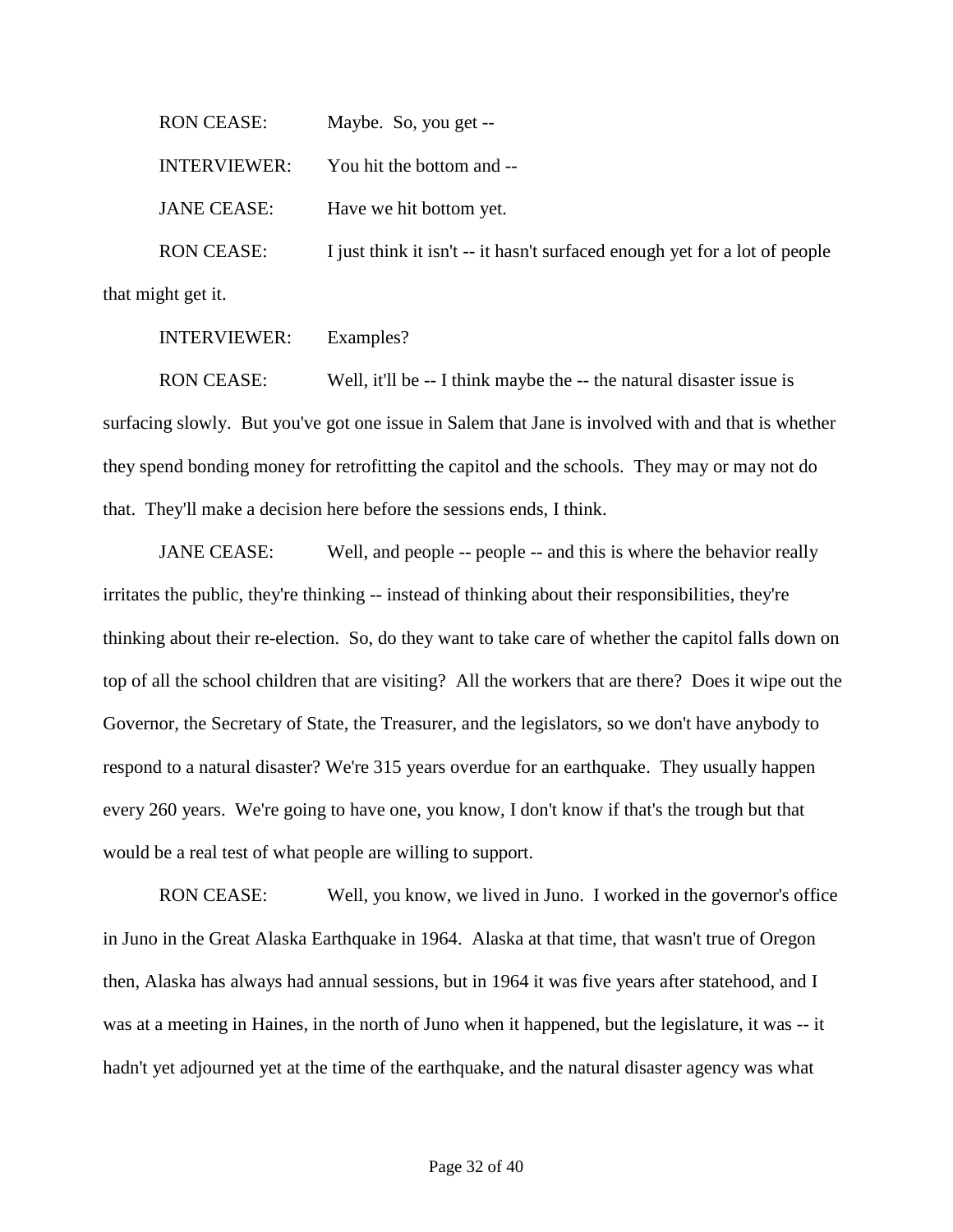they called the Civil Defense Agency, as I recall, and the legislature in its wisdom decided they had too damn much money. There hadn't been a major emergency so they reduced its budget substantially. They were still there. They were lucky when the damn earthquake happened. And they immediately went back and fixed it, that part, the budget part. So, they were lucky. But I think maybe the housing issue is another one where we're not quite -- they've been having trouble getting three votes on a city council for some of them housing issues, but the whole thing is in some respects fragmented, but I don't have enough say -- knowledge about what goes on at Metro to know what they're pushing and what they are able to do on some of these things, but whether there is yet time -- well, I think there's time, but any indication of real pushing on that level in the area on some of these things I don't know. I doubt it. You know, they're not -- they're relatively still relatively invisible to the public, but I think if you want to be a public official today and really do something that's meaningful, whether it's the infrastructure or anything else, you have to stand up and be willing and have an interest in doing it and I don't see a lot of that.

JANE CEASE: And I think people are mistaken in their thinking, oh, you know, I can't do a tax because I won't get reelected. I think the public, at least the ones that I know, are dying for somebody that stands up and does it because it's right and says I did this because I really felt it was my responsibility to do it. I think they'd get elected, re-elected forever, if they showed some guts and some strength in that context.

RON CEASE: That's true in our area. There are a few areas where that wouldn't be true. (Chuckling).

JANE CEASE: No. I'm sorry. John Kitzhaber was elected from Roseburg. One of the -- you should see the legislator from Roseburg today. I mean, he wouldn't even let Norm Smith, his constituent in his office, to talk about the capitol construction site. It is really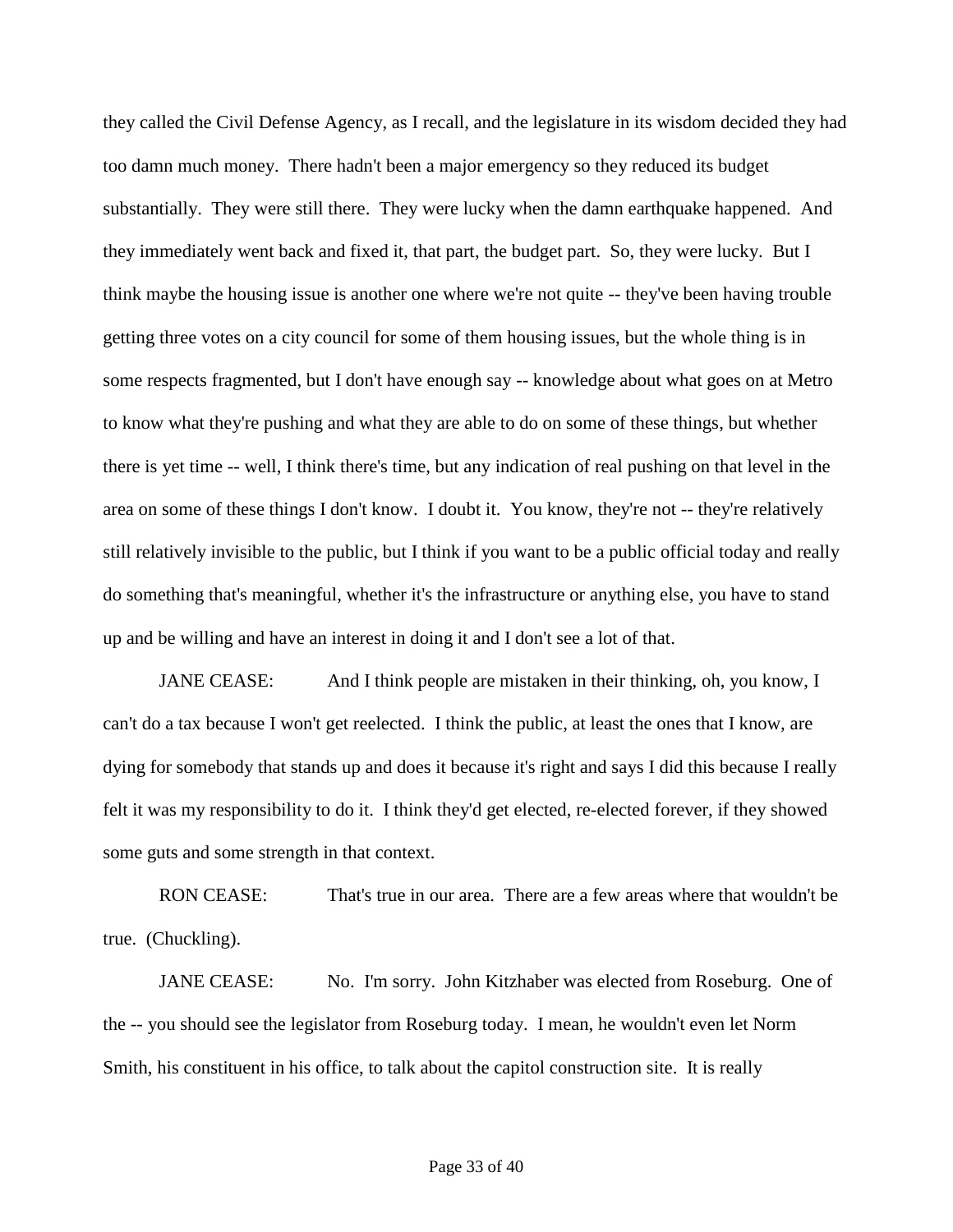conservative. That's where he got elected from and he got elected because he told them what he thought, did what was right for him and they we're patient with it. So, I think you can do it. I think you can still do it.

RON CEASE: All right.

INTERVIEWER: Give me kind of a -- an umbrella of perspective, given all the changes you've been talking about, institutionally, uh, descriptions of the importance of strong leaders years ago to make a lot of the changes, your concern over the lack of leadership today, but what is it - what is your kind of overview about that? Are we in a better place because of all the stuff that happened years ago? Senate Bill 100? Moving from CRAG to Metro. Regionalism. Are we in a better place today or a worse place or is it kind of…

JANE CEASE: That place is better. RON CEASE: We're in a better place. That's what I mean when I say that we have the machinery to do it.

JANE CEASE: Yes. Yes.

RON CEASE: If you go to a place like Seattle it was true then. I think it is probably still true. They don't have quite the vehicles to do some things, and clearly I would say, though I might have some reservations or objection to some of the land use stuff, I think it's been a wonderful thing for the state. We do need to make some changes. I was a strong believer when I was a legislator, understanding the land use, that you can't just leave it as a rigid structure and put it in a box on the shelf, it has to be changed, but when we get to the point of change you then have arguments over it. It doesn't mean that the changes have to be big ones, necessarily, at every point, but you have to keep moving it. And to do that -- you know, there is some notion there, for example, when you pass a piece of legislation for a program that you've finished, you've done it,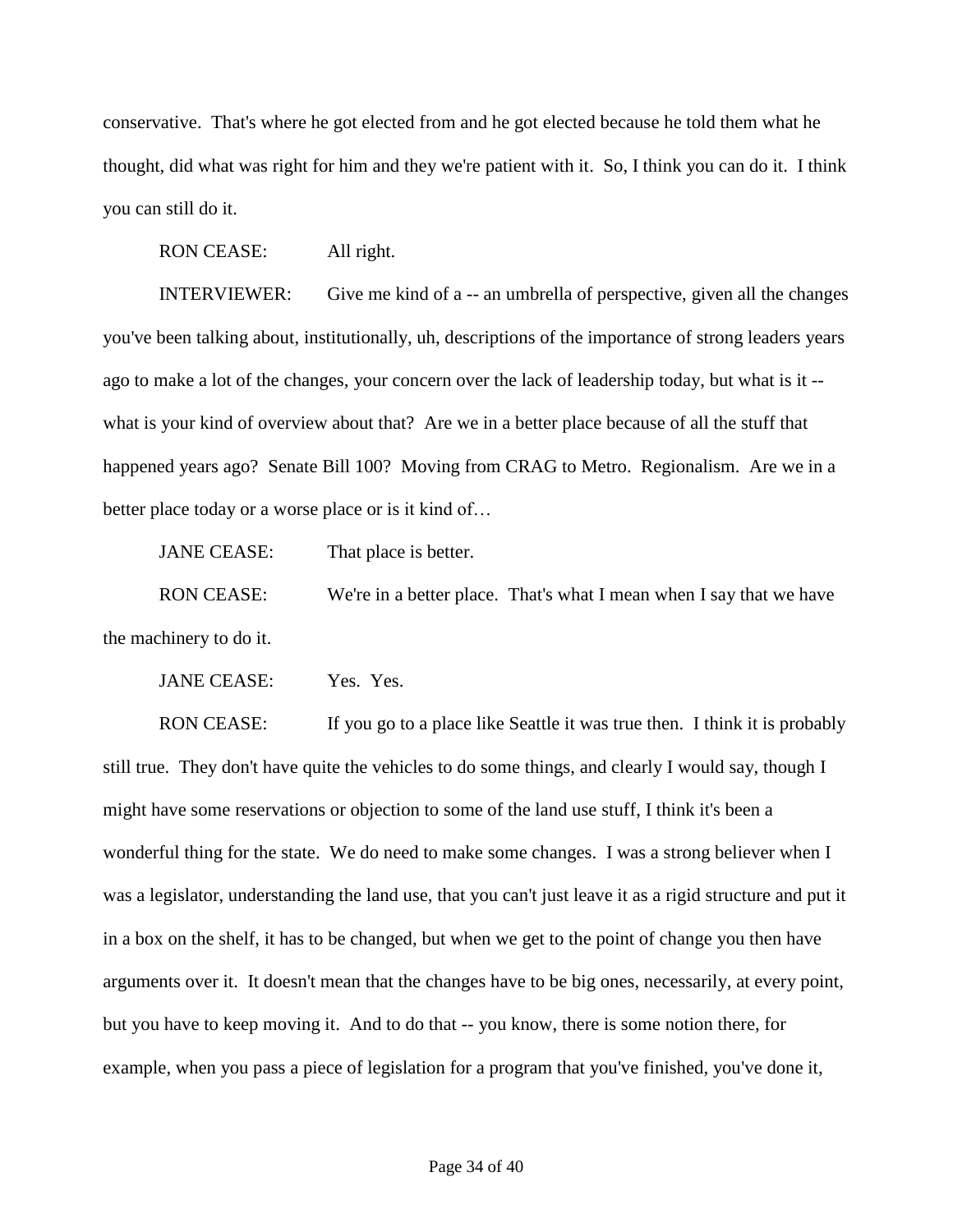I've seen a lot of legislators have that view, what happens once they pass it and the governor signs it is what ends up making it what it is.

| INTERVIEWER:                      | Do we need a new study commission?                                  |  |
|-----------------------------------|---------------------------------------------------------------------|--|
| RON CEASE:                        | It -- that might have some value. Whether you could get the support |  |
| for it I don't know because of -- |                                                                     |  |

| <b>JANE CEASE:</b>  | A study commission for                                            |
|---------------------|-------------------------------------------------------------------|
| <b>RON CEASE:</b>   | Looking at the regional stuff.                                    |
| <b>INTERVIEWER:</b> | Yeah. Looking at the --                                           |
| <b>JANE CEASE:</b>  | Just the regional?                                                |
| <b>INTERVIEWER:</b> | -- machinery that we have that needs some change that you've been |
|                     |                                                                   |

describing.

RON CEASE: Right. The old study commission that McKay Rich was director of was funded by the State. I don't know how much staff he had. But what we did on Metro was funded by this big grant with some local support. I think if you're going to be serious about it you have to fund it and allow some staff that are paid and not just a bunch of volunteers doing it. But I think if you had that kind of arrangement and you had some sense that you have public support to do it.

INTERVIEWER: Is there a McKay Rich on the landscape today that might be in a position to lead this?

| <b>RON CEASE:</b>  | I don't know.   |
|--------------------|-----------------|
| <b>JANE CEASE:</b> | I have no idea. |
| <b>RON CEASE:</b>  | I haven't seen. |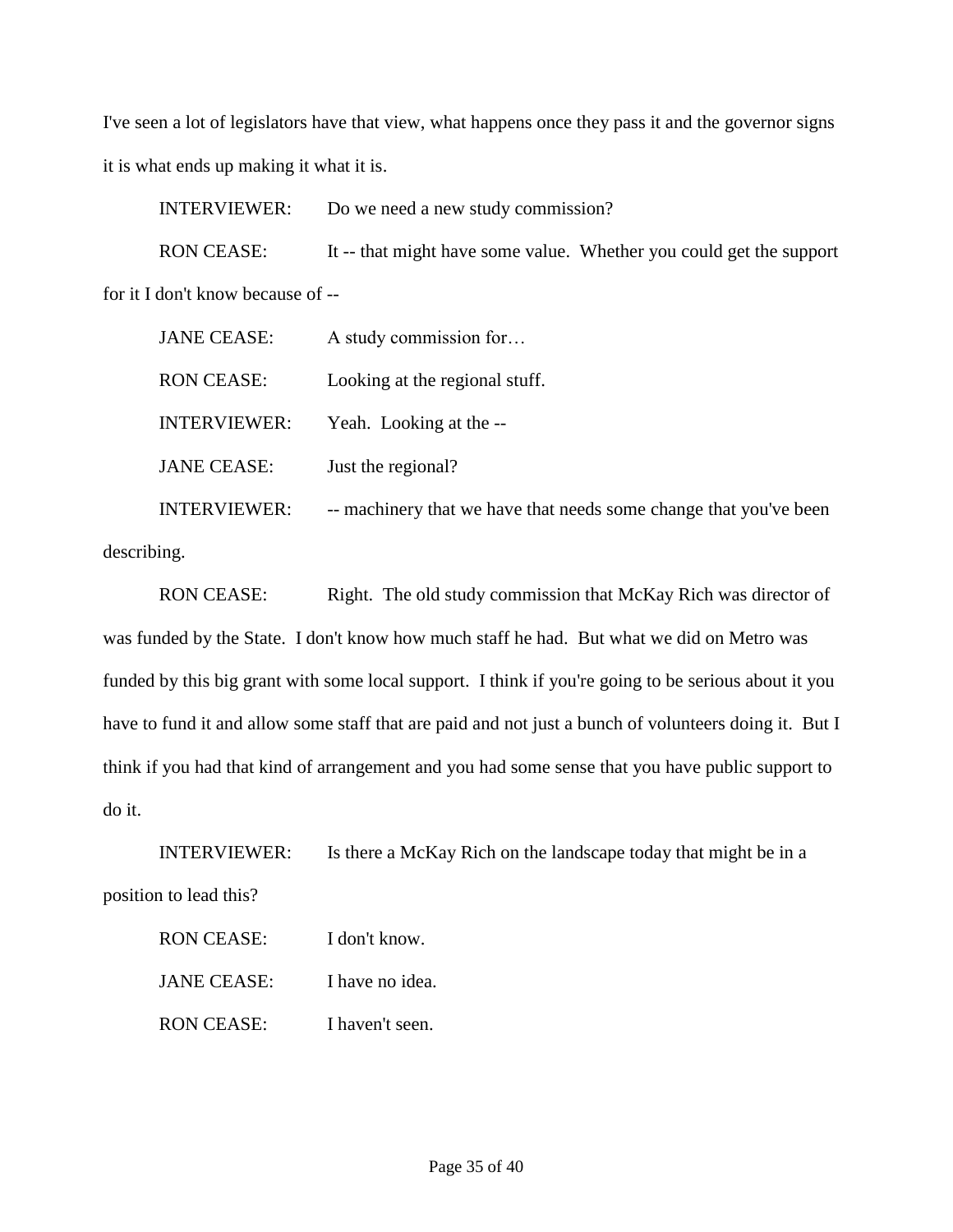JANE CEASE: There are a lot of very active future thinking young people around. Some of whom are graduating from this building, including our granddaughter, but she is doing health stuff, because everybody's -- there's a big focus on health. Okay? I don't know about government infrastructure but I'm sure there's got to be some graduate of the planning school here or, you know, somewhere there must be, but I still think one of the barriers is getting the public to move along, and in Oregon, getting the public to look toward some funding that we need to be able to do that, particularly in terms of schools. If you did something for that you could free up some general fund. You know, there's all sorts of ways to do that but you got to have people that have the guts to stand up and do it.

RON CEASE: And if you're talking about citizens, uh, you could start, if you had a few very active citizens that are ready to just spend the time and energy to push some -- to give support to create something you could do it. It -- it takes a hell of a lot of work. It really does. Staff makes the difference because you have somebody who is working on an all day basis that is trying to push forward, but I'm not saying it couldn't happen, I just don't see the pieces of it developing. I remember a woman who had been on a Beaverton city council that had an interest in Metro. She came and talked to me at the suggestion of Larry Spricker, a couple years ago, and I was trying to be straight with her about it and indicate to her what it would take. Well, she backed off, because she didn't feel that she had the time and effort to do that. She was interested. If she'd had a few other people that were interested in the same way something may have come of it. I do think the citizen involvement, in one way or another, is absolutely essential.

JANE CEASE: But I think -- I see from legislators that I follow when they're running and what they are talking about and what the majority and minority offices talk about and their focus on school funding, school funding, school funding, you know, that's a big thing, so I don't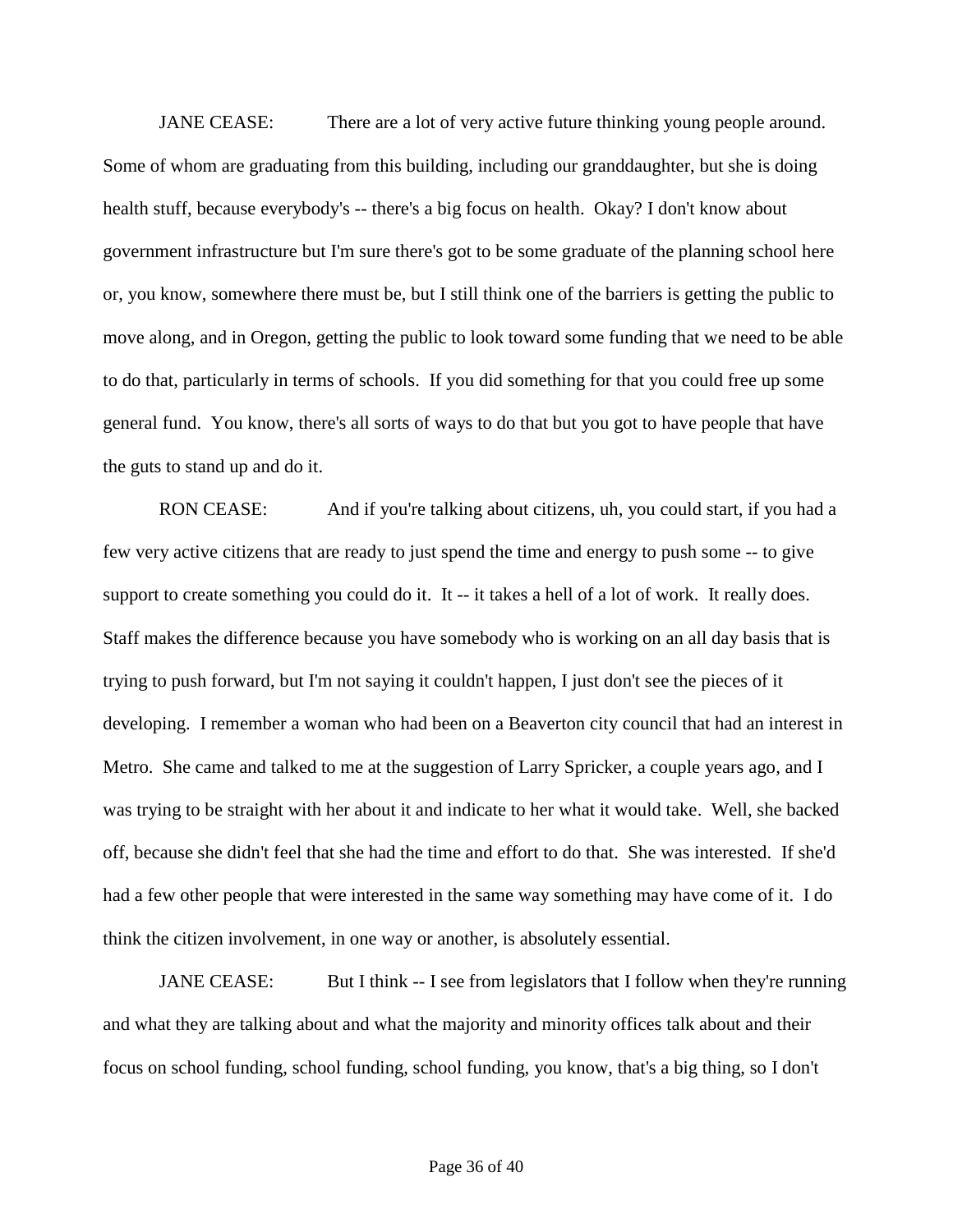know when it is going to get to the point that their publics, their constituents, are going to worry about some of this other stuff but I think density is going to be one of the things that drives them to worry about it.

INTERVIEWER: You've said a fair amount about the League of Women Voters and their active role, historically. Is -- are they in a similar place or could they be in a similar place or is there another citizen organization?

JANE CEASE: I don't know. The League of Women Voters, when it was -- when we had the Interleague Metro Committee and we were working on making sure who we got appointed to the boundary commission, and all of that kind of stuff, when the women's movement started up in the early 1970's, the League of Women Voters began to lose membership, uh, and it has not - when I was President of the Portland League I think we had up to 500 members. I don't know how many they have now but it is a lot less than that. The answer, I guess is I don't know. I don't think that's an organization that can do that, although they are very active, and they follow legislation all the time and push for it and are active in their local area.

RON CEASE: You know if there were people that had some influence and connection that started looking, and it could happen just in the region, for money sources to be able to put something together, it could happen, because there's a lot of money here, and it would be fair to say in that regard if we hadn't had the availability of that source of money, and saw the announcement that it was available, and we worked on it and had a vehicle, that wouldn't have happened. We would not have created a Metro. It might have happened in another way later. I don't know that that would have happened, but so…

JANE CEASE: So, somebody needs to appropriate some grant seed money for something like this or else we get it from all of the different foundations that are operating very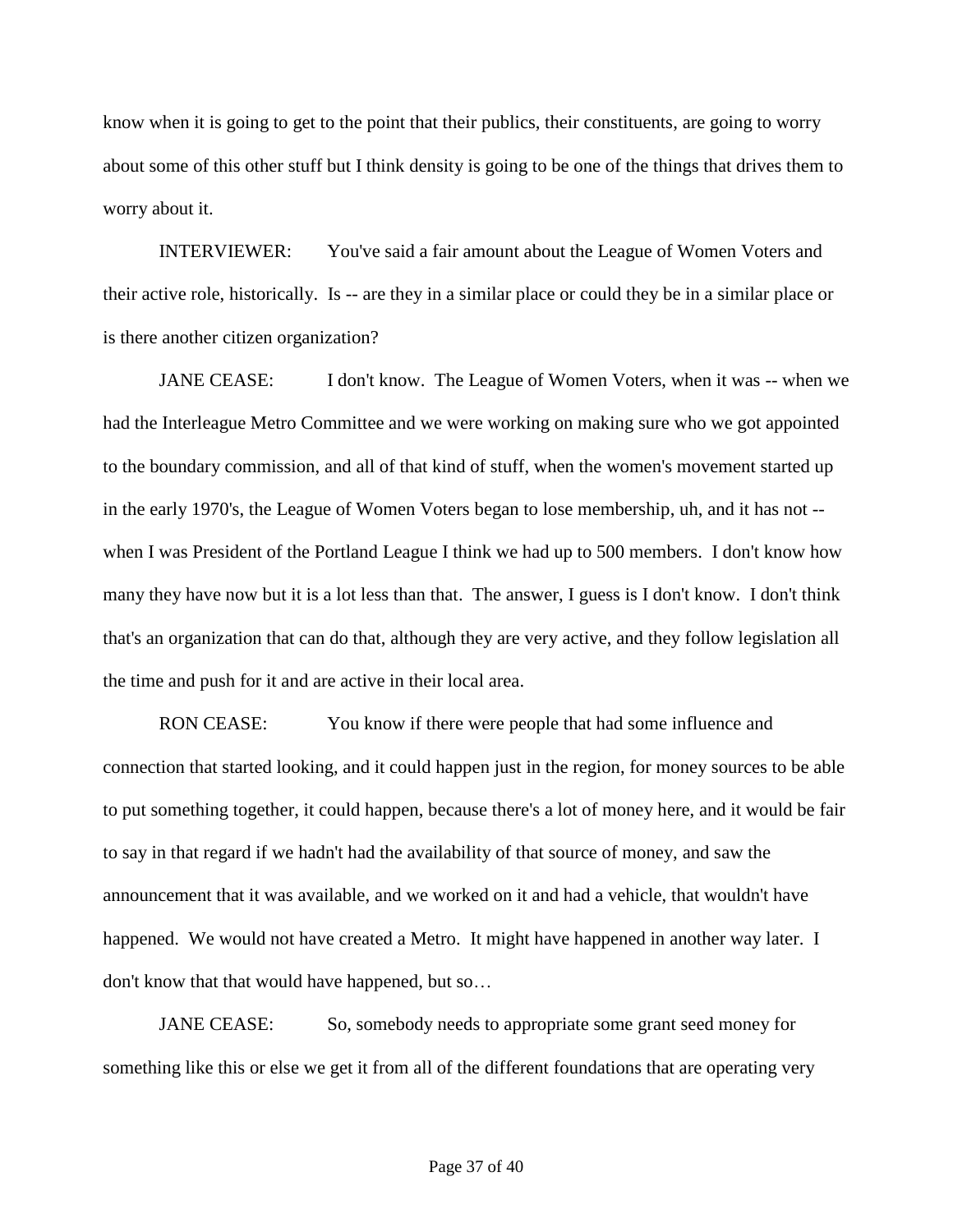effectively around the state, except I think most of theirs seems to be toward human resources needs. And of course, Multnomah County is strictly -- almost exclusively focused on that.

RON CEASE: But we -- you know, if you look at the land -- state land use program, what we've done here, we're still a model in many ways across the country. And that could be galvanized, I think, into a real effort to take a look at things now where you have some people who would be really representative of the community on it, but including people with some real influence. As I said, in reference to the Tri-county local government commission that we had, if we hadn't had those business people we would not have had the influence we did. If we hadn't had those politicians, those legislators, we would not have had the entrée to the legislature that we did. Everything counts to building something.

JANE CEASE: Maybe we need to get our Governor, our new Governor, to look at something like an Oregon futures commission or something like that and find a little bit of money for a staff person. You know.

RON CEASE: You know it's interesting. Jane and I were just selected as urban pioneer, we were given Urban Pioneer Award this year, so we had to go through this process on Friday, but it also made both of us, I think, look at over our careers, because we had to make a few comments. But I mentioned to, I think it was Ron Talman (phonetic), I had been at Portland State three or four years, maybe three years, when the then assistant to McCall had the bright idea of asking the state system, we had a real state system then, to see if they --

JANE CEASE: The state higher education system. Yes.

RON CEASE: Yeah, uh, state higher education system, to get three -- it turned out three and a half faculty members donated to the state for six months and do a major study on restructuring of state government. And they had another little group, this is business people to look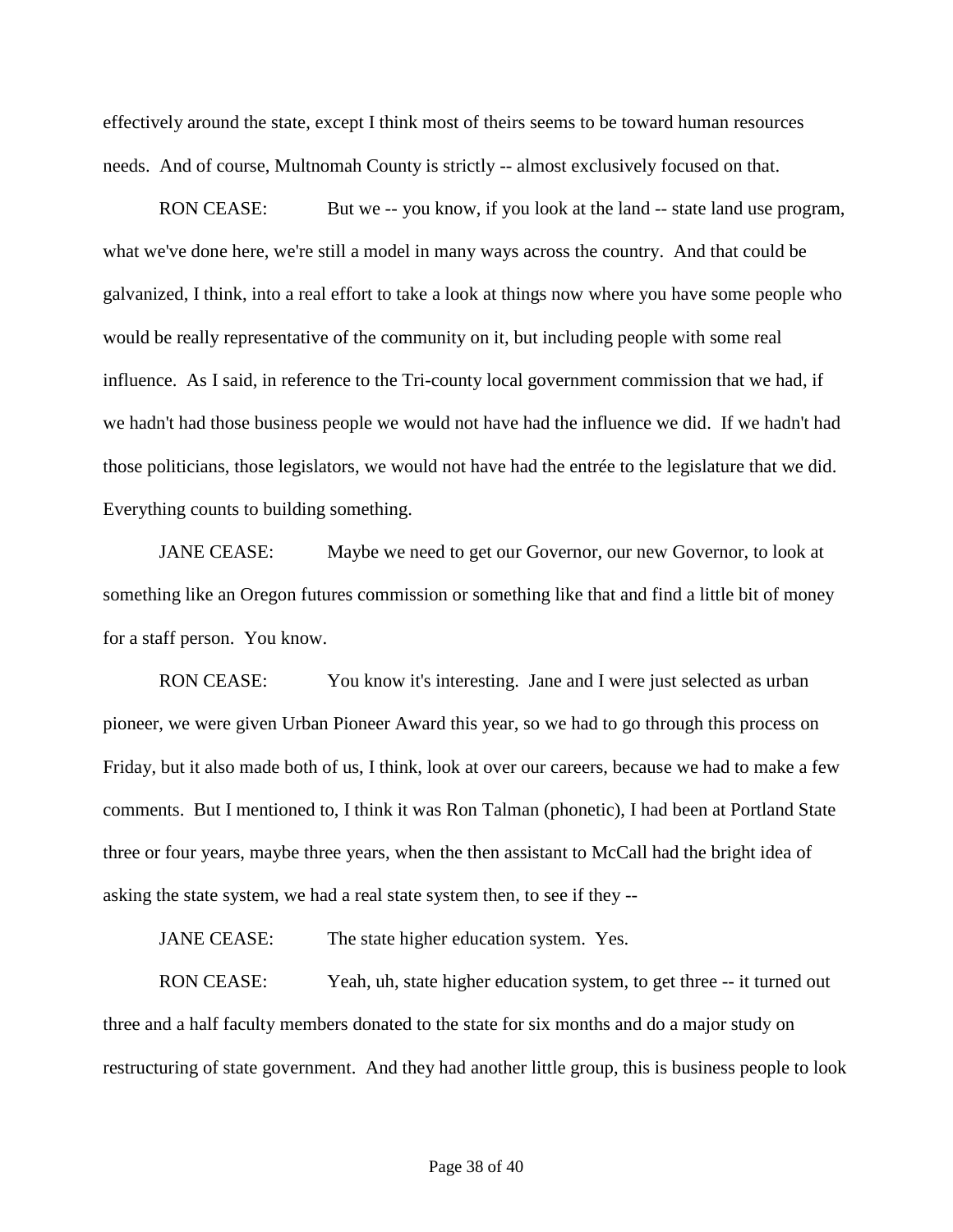at it from the administrative business side, but what they did, they asked me to be the Portland State representative, because my field, and I had been involved working in state and local stuff in Juno, but that was the area I taught, so I was selected as one of the three, and there was one and a half persons from Eugene, and one from Oregon State, and what was interesting about it is that for six months, I didn't come here, I went to Salem. There was no exchange of money. I got paid by the same process I had before this.

JANE CEASE: The universities basically donated the time. Yeah.

RON CEASE: Yes. And unlike a lot of these studies that end up on -- and the ones well done that end up on a shelf, this one was successful. We developed, and the legislature bought it, the large Department of Transportation, the Department of Human Resources, was the beginning of the Department of Environmental Quality. But the point is, somebody had an idea and was able to get somebody to help them, in this case provide the basic funds, and it was successful. So, if - with some imagination, and I would -- agree, in some respects chance and happenchance do aid us a lot. But I think something like that could happen. Well, anyway, I mentioned this to Ron Talman, and he said, well, we couldn't do that now, he said, we would have to make all these damn concessions and all of that to get all this together and so forth and that may be true. I've just…

JANE CEASE: That's a bunch of nonsense. If you want to do it you do it. Okay? If you don't want to do it you bring up all of the barriers.

| RON CEASE:   | But -- but -- no, it's a --                                  |
|--------------|--------------------------------------------------------------|
| INTERVIEWER: | That's a good summation. If you want to do it, do it.        |
| JANE CEASE:  | (Chuckling).                                                 |
| RON CEASE:   | Do it. Yes. Well, you stay with it. You got to stay with it. |